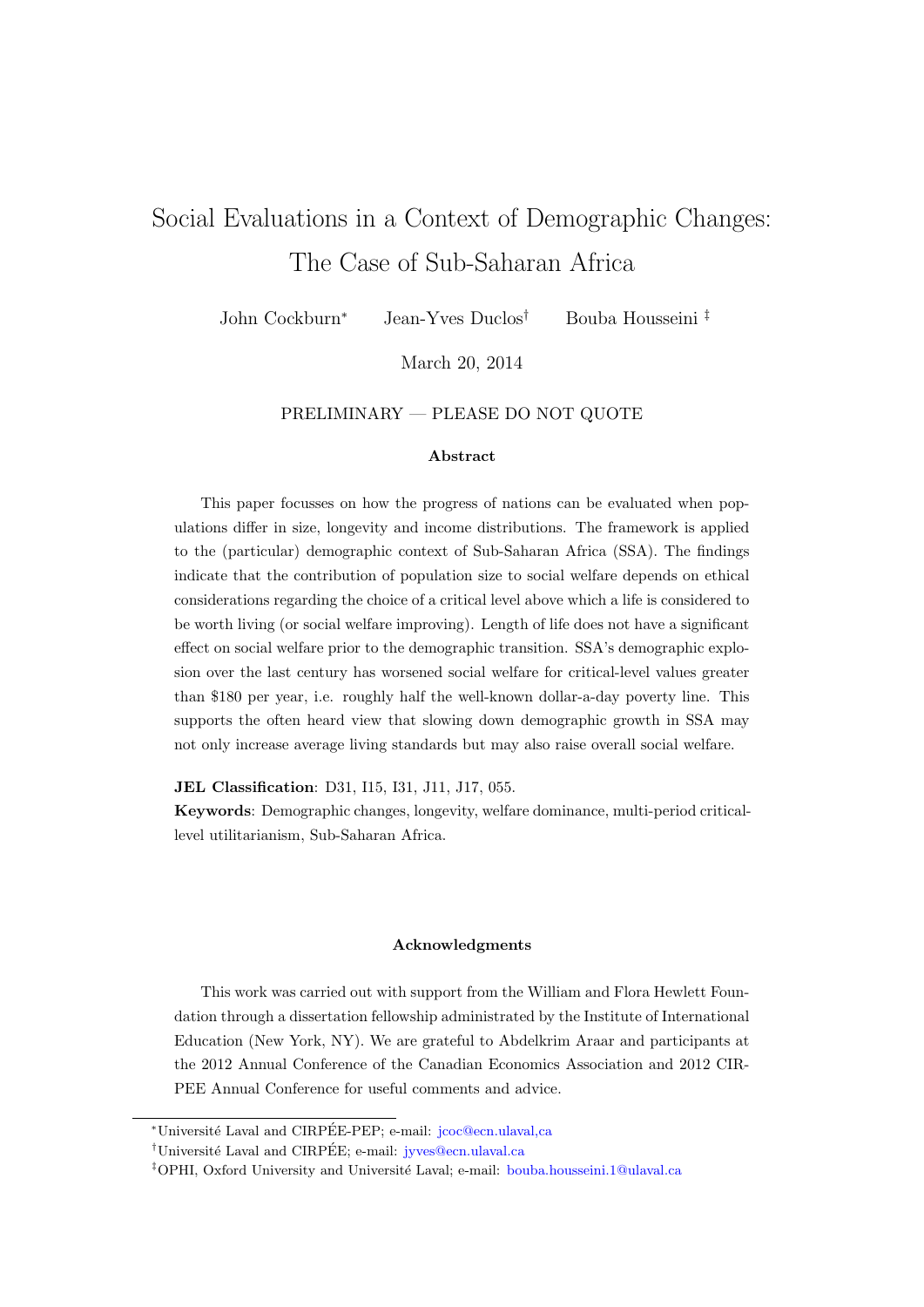# 1 Introduction

Economic development is consistently linked to improved health outcomes and slower demographic growth. Developed countries have already passed the so-called critical point of a demographic transition. Beyond this critical point, populations are characterized by relatively high life expectancy along with a fertility rate that is equal to the natural population replacement rate. This demographic transition has also started to occur in the developing world (see Figure [1\)](#page-1-0). In recent years, many developing countries have indeed experienced trends towards significantly lower fertility rates and increased life expectancy.

Sub-Saharan African (SSA) countries are by and large an exception to these trends among the least developed countries. SSA infant mortality rates remain high at 77 per thousand in 2010. The AIDS pandemic and several other geographically concentrated diseases such as malaria have constrained health improvements in the region. SSA fertility rates are high and overcompensate for these high mortality levels. Demographic growth in SSA is the highest in the world, at 2.5% per year in 2010.

Looking further back in time, SSA's last century has been characterized by an exploding population with limited improvements in income and life expectancy. The population has expanded tenfold between 1910 and 2010, at an average annual growth rate of 2.3%. In contrast, per capita GDP has grown at an annual average rate of only 0.8% over that period. Life expectancy at birth has doubled from 27 years in 1910 to 54 years in 2010, corresponding to an annual average increase of 0.7%.

<span id="page-1-0"></span>

Figure 1: Demographic transition for the different regions of the World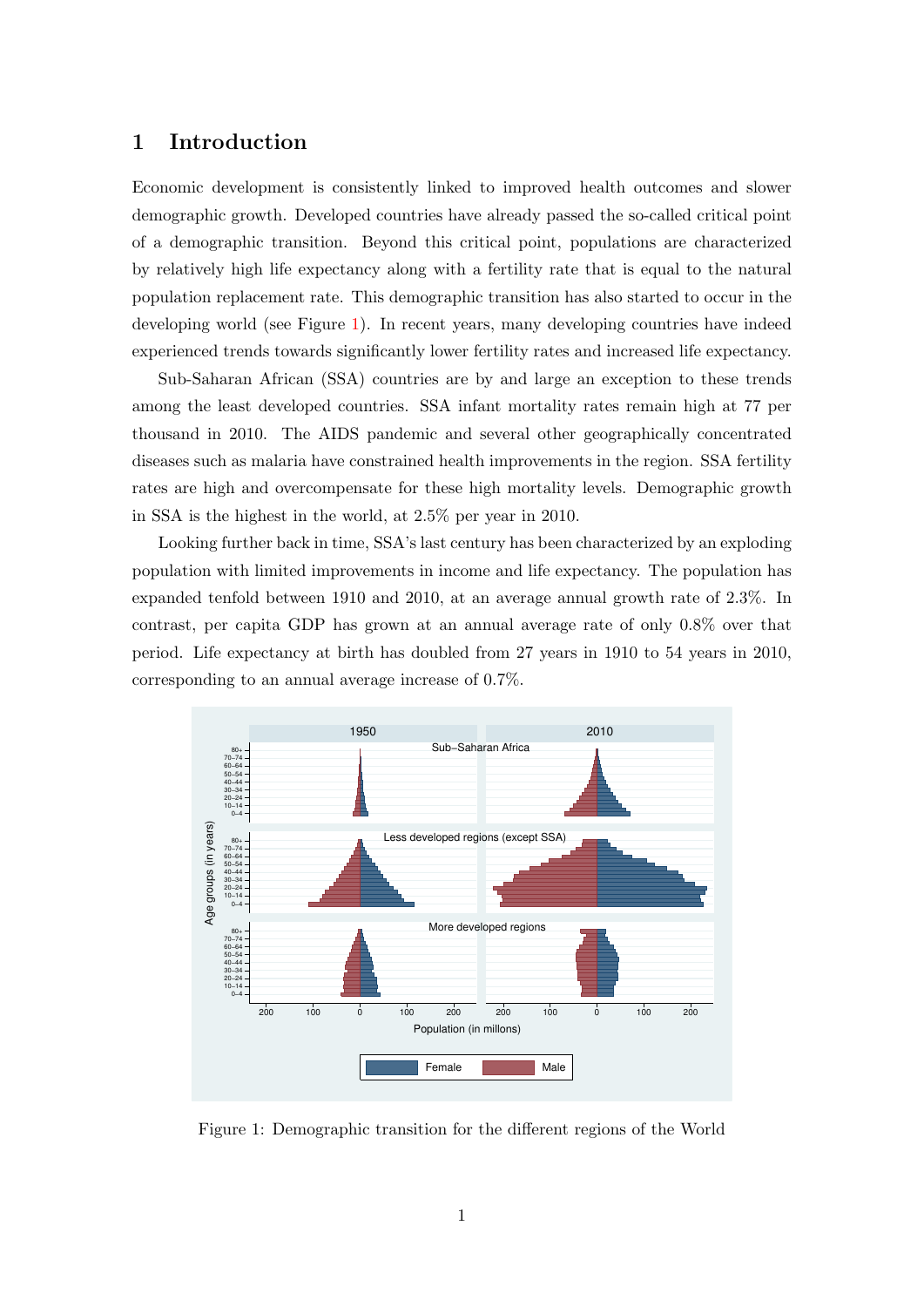How do these demographic and health trends affect social welfare in SSA? Answering this question is the main purpose of this paper. To do so, the paper  $i$ )establishes a dominance criterion for welfare comparisons when populations differ in size and in longevity, using intertemporal social evaluation functions developed in the literature;  $ii$ ) performs temporal comparisons of social welfare in SSA during the last century by jointly considering changes in, and levels of, longevity, population size and incomes; and  $iii)$  evaluates the effects of changes in population size and longevity on social welfare in SSA.

Incorporating longevity and demographic variables into evaluations of social welfare is consistent with recent academic advances in development and welfare economics. The objectives of development policy have evolved along these lines over recent decades, shifting somewhat from the traditional objective of income and economic growth towards broader, and sometimes more sustainable, human development goals. Longevity and the distribution of welfare over time are crucial elements of human development, as argued below in the first UNDP human development report:

"Human development is a process of enlarging people's choices. In principle, these choices can be infinite and change over time. But at all levels of development, the three essential ones are for people to lead a long and healthy life, to acquire knowledge and to have access to resources needed for a decent standard of living. If these essential choices are not available, many other opportunities remain inaccessible." [\(UNDP,](#page-36-0) [1990,](#page-36-0) p. 10).

In such a context, social evaluation principles can be set in a welfarist intertemporal framework and enable trade-offs between standards of living, longevity and population size. Performing intertemporal social comparisons in a welfarist framework amounts to ranking a two-dimensional matrix (individuals and time periods) of individual welfare defined across different social states. Given an intertemporal social evaluation function  $W$ , social state A is deemed better than the social state B in terms of welfare if and only if  $W_A \geq W_B$ . If the welfare function W is uniquely defined, this comparison is easily performed by comparing the value of the function for the two social states  $A$  and  $B$ . To agree on a unique social evaluation function is, however, an ambitious task; views differ widely as to how to value and to trade-off the importance of such things as the length of lives, the quantity of lives and the living standards enjoyed during these lives (the "quality" of these lives). It may thus be useful to perform dominance tests when comparing social states in such a context.

[Kolm](#page-35-0) [\(1969\)](#page-35-0), [Atkinson](#page-34-0) [\(1970\)](#page-34-0), [Shorrocks](#page-36-1) [\(1983\)](#page-36-1) and [Kakwani](#page-35-1) [\(1984\)](#page-35-1) provide foundations for atemporal welfare dominance in the case of fixed populations by using Dalton's population principle. Dalton's population principle stipulates that an income distribution and its r-times replication (for an arbitrary integer  $r$ ) yield identical levels of social wel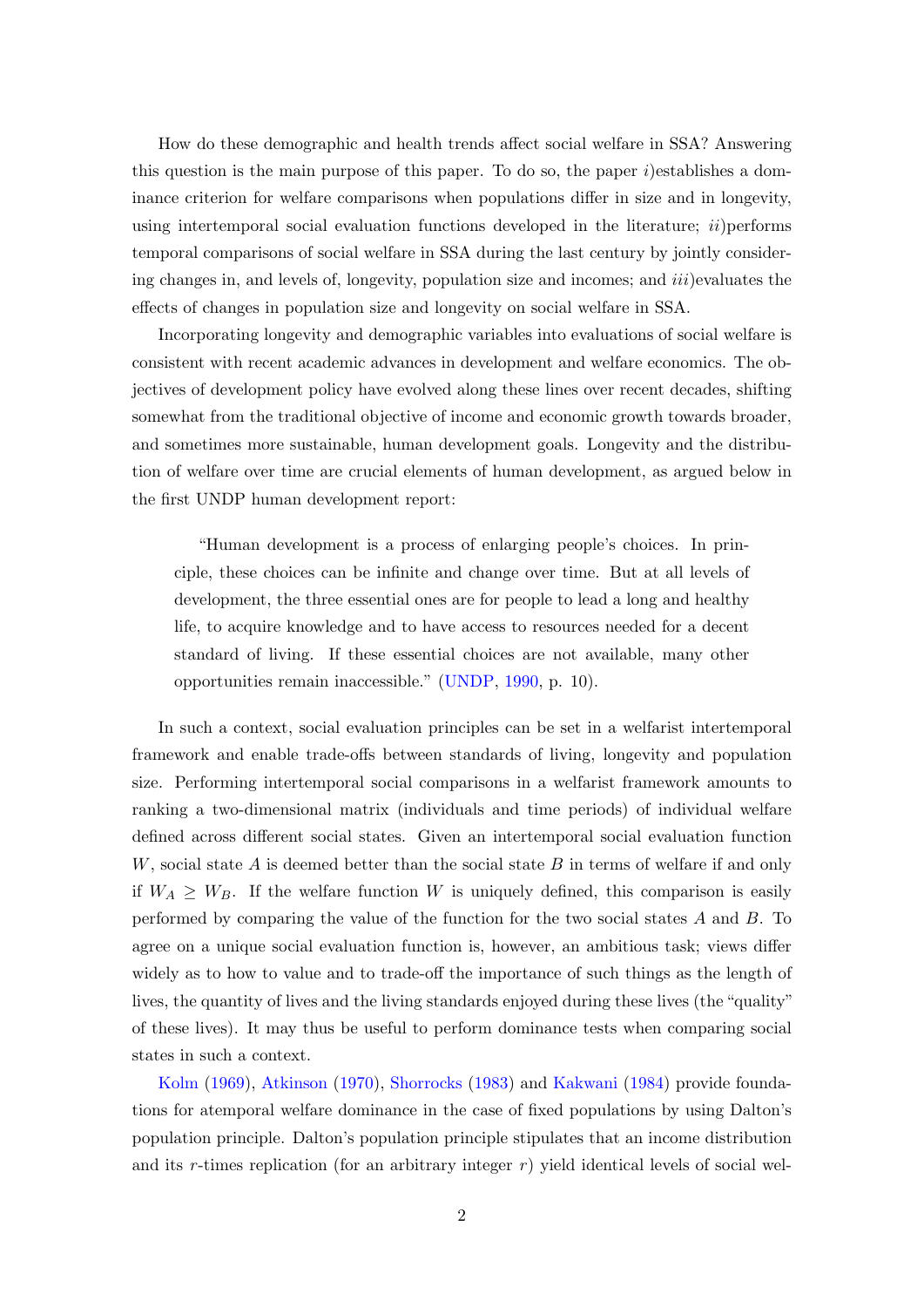fare: population size does not matter *per se* in social evaluation. [Shorrocks](#page-36-1) [\(1983\)](#page-36-1) and [Kakwani](#page-35-1) [\(1984\)](#page-35-1) in particular establish an equivalence between welfare dominance criteria based on average generalized utilitarianism (AGU) and a generalized-Lorenz-curve (GLC) dominance criterion — see below for more details. According to this, an income distribution second-order dominates a second one if the GLC of the first lies above the GLC of the latter.

Similar dominance criteria have been developed recently for the case of variable population sizes using critical-level generalized utilitarianism (CLGU) as an alternative principle to AGU. [Trannoy and Weymark](#page-36-2) [\(2009\)](#page-36-2) define a second-order dominance criterion based on CLGU through the use of generalized concentration curves. [Duclos and Zabsonr´e](#page-35-2) [\(2010\)](#page-35-2) develop alternative techniques that can order distributions of different population sizes at arbitrary orders of dominance and present methods for setting lower and upper bounds of critical levels in those dominance comparisons.

To the best of our knowledge, no dominance criteria have yet been provided for intertemporal  $CLGU<sup>1</sup>$  $CLGU<sup>1</sup>$  $CLGU<sup>1</sup>$ . This is the first objective of this paper. Having set a robust normative framework for assessing the lengths, quantities and qualities of lives, the second objective is to apply that framework to assess the evolution of social welfare in SSA. It is found that the contribution of population size to social welfare depends on the normative choice of a critical level — the point at which a life is considered to be worth living and social welfare improving. For instance, SSA's demographic growth over the last century has worsened social welfare for critical-level values greater than \$180 per year, *i.e.*, roughly half the well-known dollar-a-day poverty line. Increases in life expectancy did not impact significantly the social welfare.

The rest of the paper is organized as follows. Section [2](#page-4-0) describes briefly the dominance criteria found in the literature for atemporal social evaluations principles, considering in particular AGU and CLGU, and based on generalized Lorenz dominance and generalized concentration curve dominance. Section [3](#page-9-0) defines multi-period critical-level utilitarian dominance and then derives multi-period dominance criteria. Section [4](#page-16-0) describes the data and SSA's economic development and demographic transition. Intertemporal welfare comparisons are performed in Section [5](#page-21-0) and Section [6](#page-28-0) concludes.

<span id="page-3-0"></span><sup>1</sup>[Duclos and Housseini](#page-35-3) [\(2013\)](#page-35-3) do develop, however, procedures for constructing multi-period criticallevel utilitarian functions.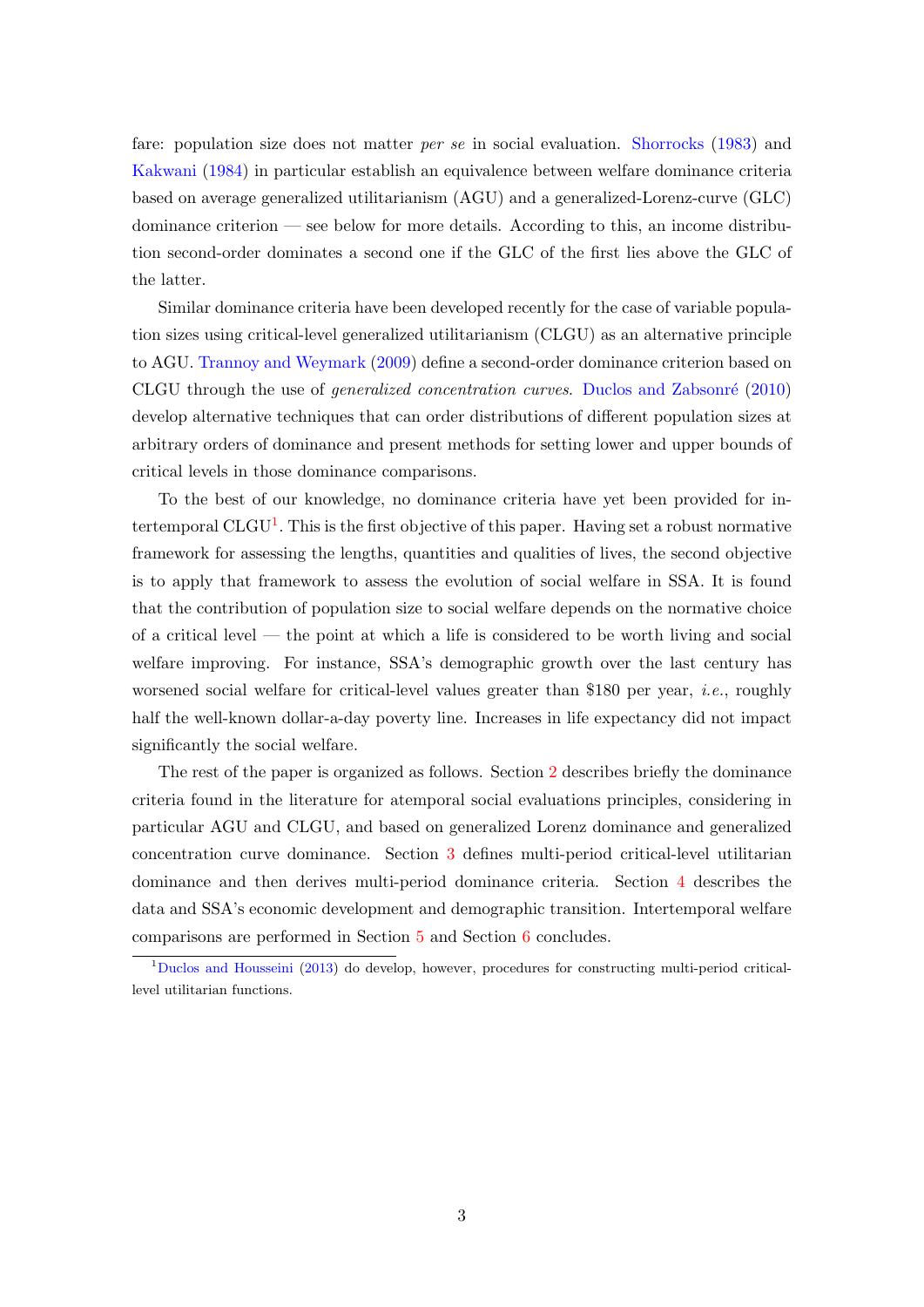# <span id="page-4-0"></span>2 Welfare dominance for average and critical-level utilitarian principles

## 2.1 Welfare dominance for average generalized utilitarianism

## 2.1.1 Average generalized utilitarian dominance

Let  $u = (u_1, \ldots, u_n) \in \mathbb{R}^n$  be a distribution of atemporal utility among a population of size  $n \in \mathbb{N}$ .  $u_i$  will be interpreted later on as the income of individual i. The set of possible utility distributions is  $\mathcal{U} = U_{n \in \mathbb{N}} \mathbb{R}^n$ . Average generalized utilitarian social welfare functions are defined by the following social welfare function:

$$
W_g^{AU}(u) = \frac{1}{n} \sum_{i=1}^n g(u_i).
$$
 (1)

<span id="page-4-1"></span>where g is an increasing transformation  $g : \mathbb{R} \mapsto \mathbb{R}$  of utilities. The functions  $W_g^{AU}(u)$ are said to be welfarist because they depend solely on the vector of individual utilities u. A specific case of  $W_g^{AU}(u)$  is average utilitarianism, by which  $g(u) = u$ .

Average generalized utilitarianism satisfies Dalton's population principle, which stipulates that an income distribution and its r-fold replication (for an arbitrary integer r) yield identical social welfare. According to this principle, adding a new individual to an existing population increases social welfare if and only if his utility is greater than the average utility of the existing population (further discussion of this in [Blackorby et al.,](#page-34-1) [2005\)](#page-34-1).

Dominance testing proceeds from the general form in [\(1\)](#page-4-1) by positing properties that  $q(\cdot)$  must obey. The property that is most commonly imposed is concavity.  $q(\cdot)$  functions that are concave obey the well-known Pigou-Dalton transfer principle, by which a mean-preserving and rank-preserving transfer of utility from a better-off to a lesser-off individual must increase social welfare. Imposing concavity leads to criteria for "second-order" dominance. In the welfare economics tradition, the paper focuses on such second-order dominance techniques, although generalization to other orders of dominance are possible, as done for instance in [Cockburn et al.](#page-35-4) [\(2012\)](#page-35-4). The equivalence results shown below indicate how simple comparisons of dominance curves can establish unambiguous rankings over various sorts of atemporal, intertemporal, fixed-population and variable-population size second-order classes of social welfare functions.

#### Average generalized utilitarian dominance

Average generalized utilitarian dominance is defined by the quasi-ordering  $\succeq^{AU}$  on the set of utility distributions  $U$  by considering the intersection of all average generalized utilitarian social welfare functions  $W_g^{AU}$  with  $g(u)$  concave in  $u$ . For two given vectors of lifetime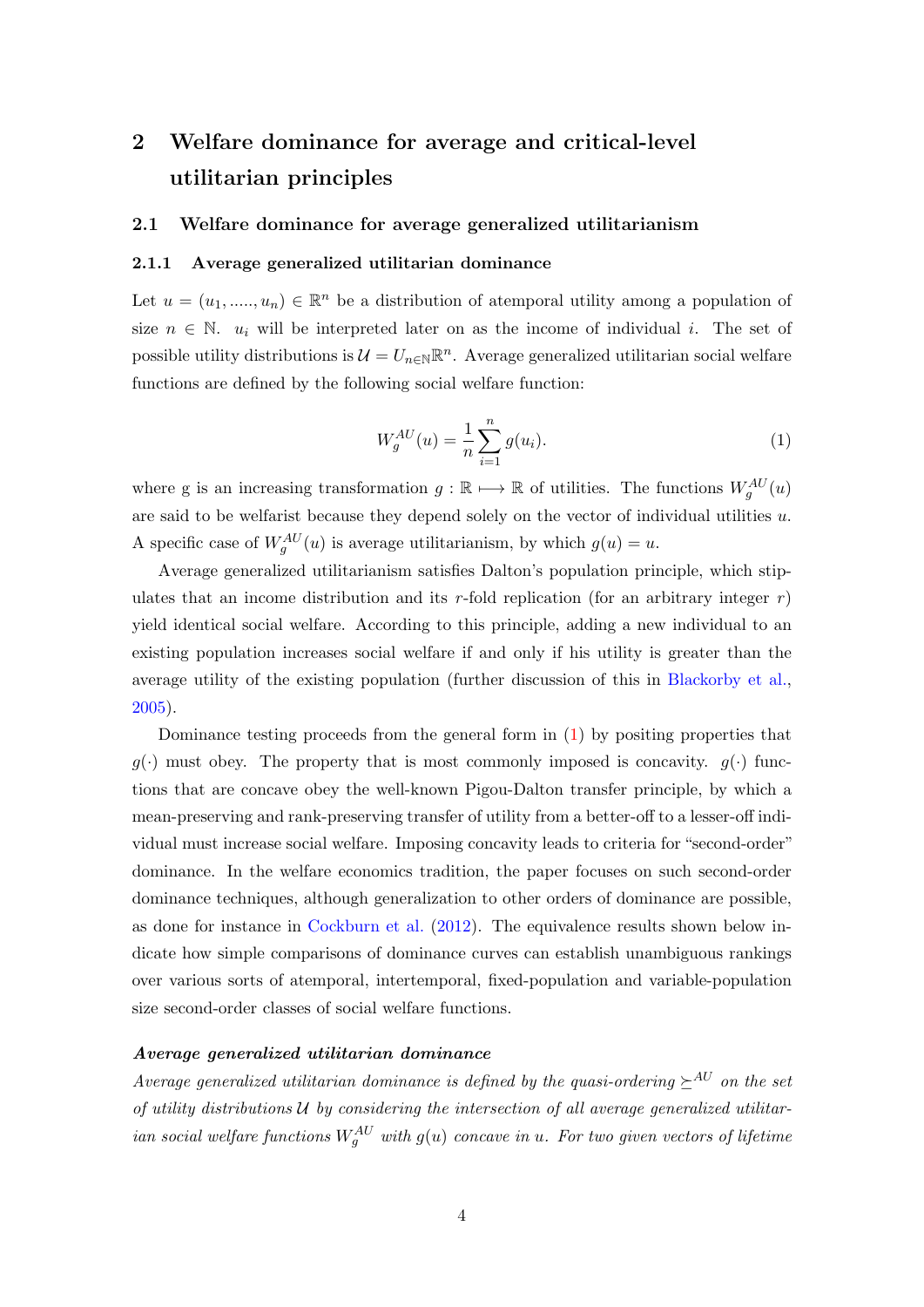utility  $u$  and  $u'$ ,  $u$  average-generalized-utilitarian dominates  $u'$  if and only if social welfare with u is greater than social welfare with  $u'$  as measured by any average generalized utilitarian function  $W_g^{AU}$  with concave g:

$$
u \succeq^{AU} u' \Leftrightarrow W_g^{AU}(u) \ge W_g^{AU}(u'). \tag{2}
$$

The Lorenz curve ranks utility distributions by their level of inequality [\(Atkinson,](#page-34-0) [1970\)](#page-34-0), thus ignoring the average level of utility. To take into account differences in average utility as well as differences in inequality, [Shorrocks](#page-36-1) [\(1983\)](#page-36-1) and [Kakwani](#page-35-1) [\(1984\)](#page-35-1) introduce the *generalized Lorenz curve* ( $GLC$ ), that is, the Lorenz curve multiplied by average utility. For a utility distribution  $u \in \mathcal{U}$ , let  $u_{\uparrow}$  be the vector in which the components of u have been rearranged in a non-decreasing order. Let  $p = \frac{k}{n}$  $\frac{k}{n}$  for some  $k \in \{1, ..., n\}$ . The GLC is the function  $GL_u: [0,1] \to \mathbb{R}$  defined as:

$$
GL_u(p) = \frac{1}{n} \sum_{i=1}^k u_{\uparrow i}.
$$
\n(3)

For non-integer values of k,  $GL_u(p)$  is obtained by linear interpolation.  $GL_u(p)$  gives the contribution of the poorest  $p\%$  of the population to *per capita* income.

**Numerical example:** For a utility vector  $u = (17, 23, 20, 30, 25, 12, 34, 45, 26, 32)$ , the corresponding generalized Lorenz curve is as follows:

|                                                                            |  |  |  | $0.1 \mid 0.2 \mid 0.3 \mid 0.4 \mid 0.5 \mid 0.6 \mid 0.7 \mid 0.8 \mid 0.9$ |  |    |
|----------------------------------------------------------------------------|--|--|--|-------------------------------------------------------------------------------|--|----|
| $u_{\uparrow}$                                                             |  |  |  | $12 \mid 17 \mid 20 \mid 23 \mid 25 \mid 26 \mid 30 \mid 32 \mid 34$          |  | 45 |
| $GL_u(p)$   1.2   2.9   4.9   7.2   9.7   12.3   15.3   18.5   21.9   26.4 |  |  |  |                                                                               |  |    |



Figure 2: Example of a generalized Lorenz curve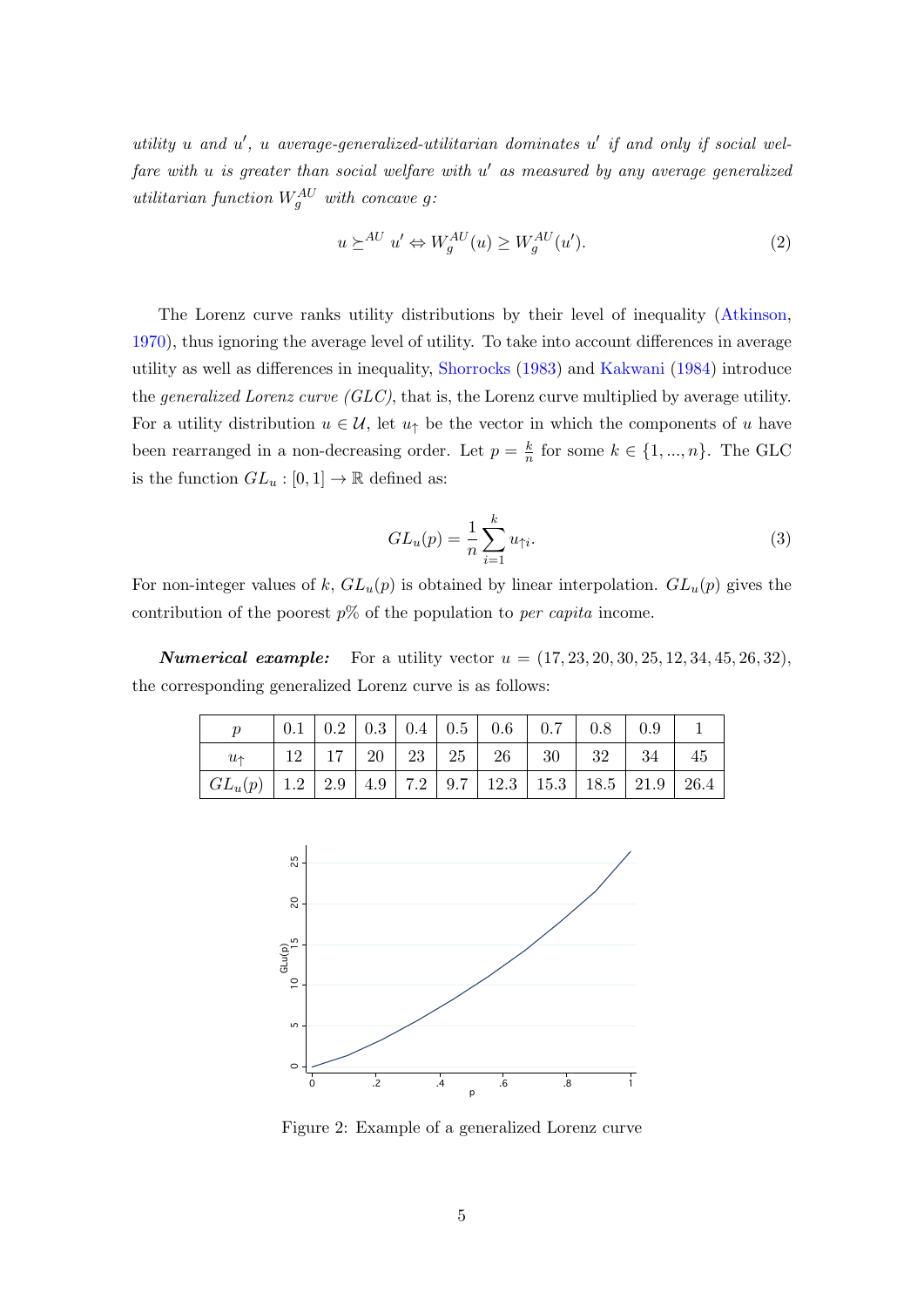#### Generalized Lorenz dominance

Generalized Lorenz dominance is defined by the quasi-ordering  $\succeq^{GL}$  on the set of utility distributions  $U$  by comparing the GLC of utility distributions. For two given vectors of atemporal utility  $u$  and  $u'$ ,  $u$  generalized-Lorenz-dominates  $u'$  if and only if the GLC of  $u$ lies above the  $GLC$  of  $u'$ . Thus,

$$
u \succeq^{GL} u' \Leftrightarrow GL_u(p) \ge GL_{u'}(p) \qquad \text{for all} \quad p \in [0,1]. \tag{4}
$$

[Shorrocks](#page-36-1) [\(1983\)](#page-36-1) and [Kakwani](#page-35-1) [\(1984\)](#page-35-1) establish equivalence between average generalized utilitarian dominance and generalized Lorenz dominance.

#### The Kakwani-Shorrocks Theorem:

For all  $u, u' \in \mathcal{U}$ ,  $u \succeq^{GL} u' \Leftrightarrow u \succeq^{AU} u'$ .

## 2.2 Welfare dominance for critical-level generalized utilitarianism

#### 2.2.1 Critical-level generalized utilitarian dominance

Critical-level generalized utilitarianism (CLGU) was introduced by [Blackorby and Don](#page-34-2)[aldson](#page-34-2) [\(1984\)](#page-34-2) to overcome some of the limitations of total (or classical) utilitarianism and average utilitarianism. Total utilitarianism leads to what is referred to in the literature as the repugnant conclusion [\(Parfit,](#page-36-3) [1984\)](#page-36-3). Total utilitarianism deems a sufficiently large population to be better than a much smaller population, even when the larger population has a very low average utility. Average utilitarianism implies that a one-person society with a high average utility dominates any other society with lower average utility, regardless of how large the second society is. The CLGU principle is introduced to avoid these undesirable results and to provide an arguably more appropriate criterion to value the welfare of populations with different sizes. A CLGU social welfare function can be defined as:

$$
W_{\alpha,g}^{CL}(u) = \sum_{i=1}^{n} [g(u_i) - g(\alpha)]
$$
\n(5)

<span id="page-6-0"></span>for  $u \in \mathbb{R}^n$  where g is an increasing utility transformation  $g : \mathbb{R} \longmapsto \mathbb{R}$  and  $\alpha$  is the critical level utility, namely, the level of utility of an individual whose contribution to social utility is neither positive nor negative.  $\alpha$  can also be viewed as a normative threshold for valuing lives and for whether a society will benefit from the addition of a new person. The CLGU social welfare function in  $(5)$  is the sum of transformed utilities net of the same transformation of the critical level.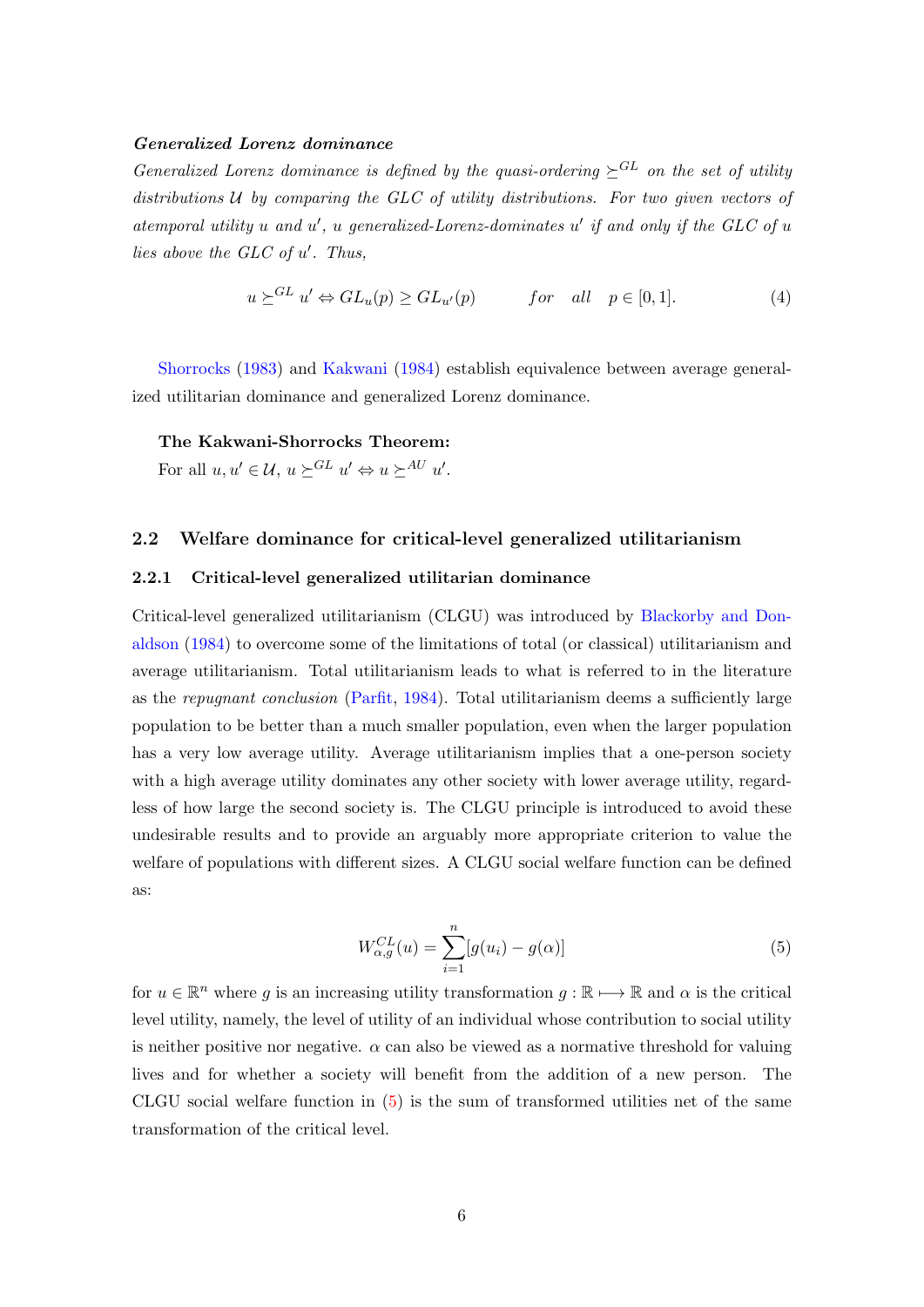## CLGU dominance

The CLGU dominance is defined by the quasi-ordering  $\geq_{\alpha}^{CL}$  on the set of utility distributions U by considering the intersection of all CLGU social welfare functions with concave g. For two vectors of utility  $u$  and  $u'$ ,  $u$  CLGU dominates  $u'$  if and only if social welfare with u is greater than social welfare with u' as measured by any CLGU function  $W_{\alpha,g}^{CL}$  with concave g:

$$
u \succeq_{\alpha}^{CL} u' \Leftrightarrow W_{\alpha,g}^{CL}(u) \ge W_{\alpha,g}^{CL}(u'). \tag{6}
$$

Note that CLGU is equivalent to classical utilitarianism if  $g(\alpha) = 0$ . With identical population sizes, critical-level generalized utilitarian dominance is equivalent to average generalized utilitarian dominance.

#### 2.2.2 Critical-level generalized concentration curve dominance

In the manner of the generalized Lorenz curve for average generalized utilitarianism, [Tran](#page-36-2)[noy and Weymark](#page-36-2) [\(2009\)](#page-36-2) define a generalized concentration curve (GCC), defined as follows:

For any utility distribution, a generalized concentration curve plots the sum of the utility of the  $t$  individuals with the smallest utilities against  $t$ , using linear interpolation so that the curve is defined for non-integer values of  $t$  [\(Trannoy](#page-36-2) [and Weymark,](#page-36-2) [2009,](#page-36-2) p. 271).

Formally, for  $u \in \mathcal{U}$ , the  $GCC$  is the function  $GC_u : [0, n] \to \mathbb{R}$  defined for  $t \in \{1, ..., n\}$ as

$$
GC_u(t) = \sum_{i=1}^t u_{\uparrow i}.\tag{7}
$$

For non-integer values of t,  $GC_u(t)$  is obtained by linear interpolation.

**Numerical example:** For the utility vector  $u = (17, 23, 20, 30, 25, 12, 34, 45, 26, 32)$ of the preceding example, the generalized concentration curve is given by:

|                                                                                           |  |  | $2 \mid 3 \mid 4 \mid 5 \mid 6$ |                                                                           |  |    |
|-------------------------------------------------------------------------------------------|--|--|---------------------------------|---------------------------------------------------------------------------|--|----|
| $u_{\uparrow}$                                                                            |  |  |                                 | $12 \mid 17 \mid 20 \mid 23 \mid 25 \mid 26 \mid 30 \mid 32 \mid 34 \mid$ |  | 45 |
| $\mid GC_u(t)\mid 12\mid 29\mid 49\mid 72\mid 97\mid 123\mid 153\mid 185\mid 219\mid 264$ |  |  |                                 |                                                                           |  |    |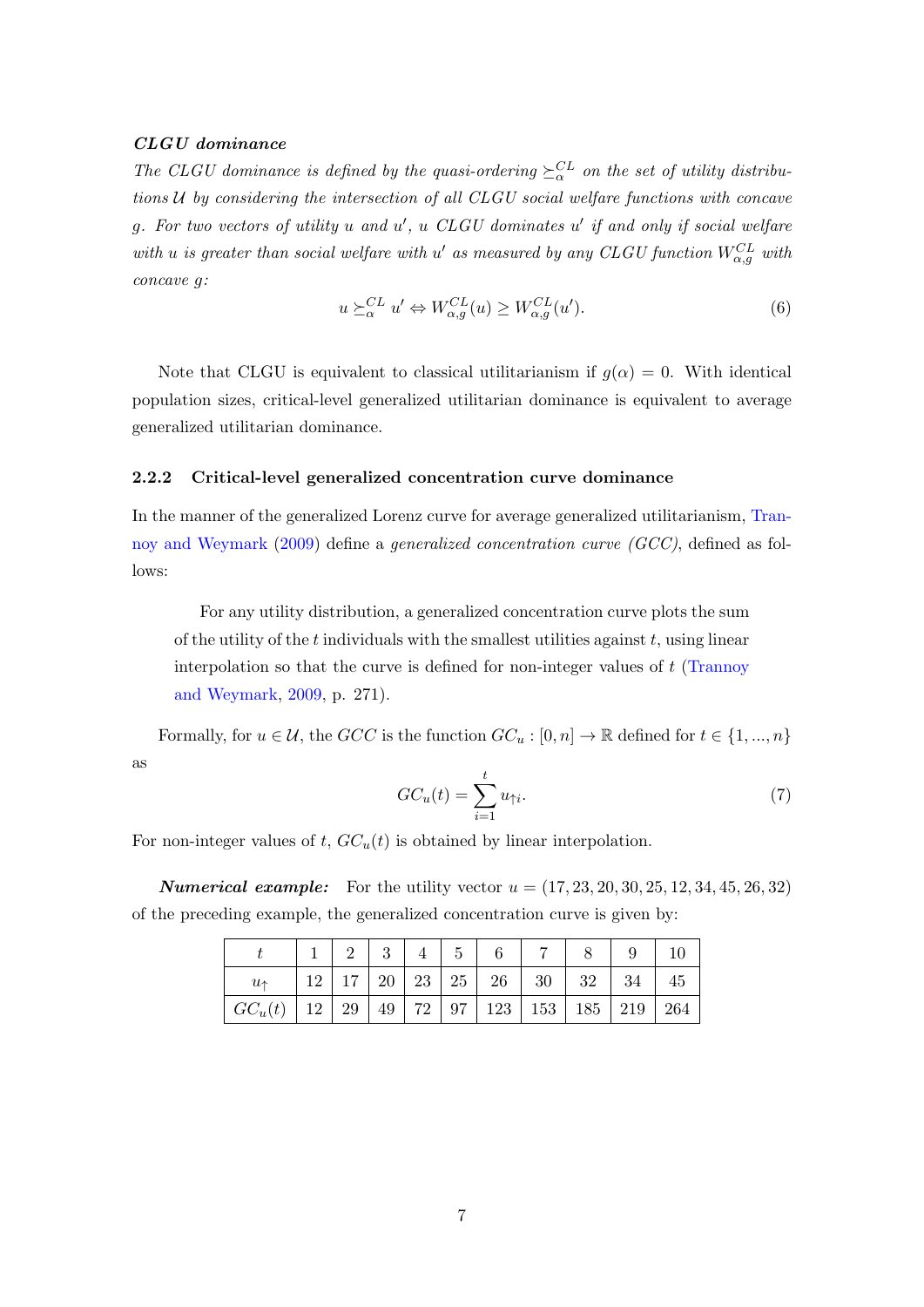

Figure 3: Example of a generalized concentration curve

For generalized Lorenz dominance, the Dalton population principle is used to replicate populations and to deal with different population sizes. For CLGU dominance, [Trannoy](#page-36-2) [and Weymark](#page-36-2) [\(2009\)](#page-36-2) consider *augmented* utility vectors. For all  $u \in \mathcal{U}$ ,  $\alpha \in \mathbb{R}$  and  $\overline{n} \in \mathbb{N}$ , we obtain an augmented utility vector  $u_{\alpha,\overline{n}} = (u, \alpha \mathbf{1}_{\overline{n}})$ , where  $\mathbf{1}_{\overline{n}}$  is the vector of 1s in  $\mathbb{R}^{\overline{n}}$ .  $u_{\alpha,\overline{n}}$  is thus of size  $n + \overline{n}$  with  $\overline{n}$  values of  $\alpha$ .

#### Critical-level GCC dominance

Critical-level GCC dominance is defined by the quasi-ordering  $\geq_{\alpha}^{GC}$  on the set of utility distributions  $U$  and by comparing the GCC of augmented utility distributions. For all  $u, u' \in \mathcal{U}$ , let  $\overline{n}(u, u') = 0$  if  $n \geq n'$  and  $\overline{n}(u, u') = n' - n$  otherwise; u critical-level GCC dominates u' if and only if the GCC of  $u_{\alpha,\overline{n}(u,u')}$  lies above the GCC of  $u'_{\alpha,\overline{n}(u',u)}$  across the entire distribution:

$$
u \succeq_{\alpha}^{GC} u' \Leftrightarrow GC_{u_{\alpha,\overline{n}(u,u')}}(t) \geq GC_{u'_{\alpha,\overline{n}(u',u)}}(t) \quad for \quad all \quad t \in [0, max\{n, n'\}]\tag{8}
$$

After having defined the GCC, [Trannoy and Weymark](#page-36-2) [\(2009\)](#page-36-2) establish the following equivalence between CLGU dominance and GCC dominance:

#### The Trannoy-Weymark Theorem:

For any  $\alpha \in \mathbb{R}$ , for all  $u, u' \in \mathcal{U}$ ,  $u \succeq_{\alpha}^{GC} u' \Leftrightarrow u \succeq_{\alpha}^{CL} u'$ .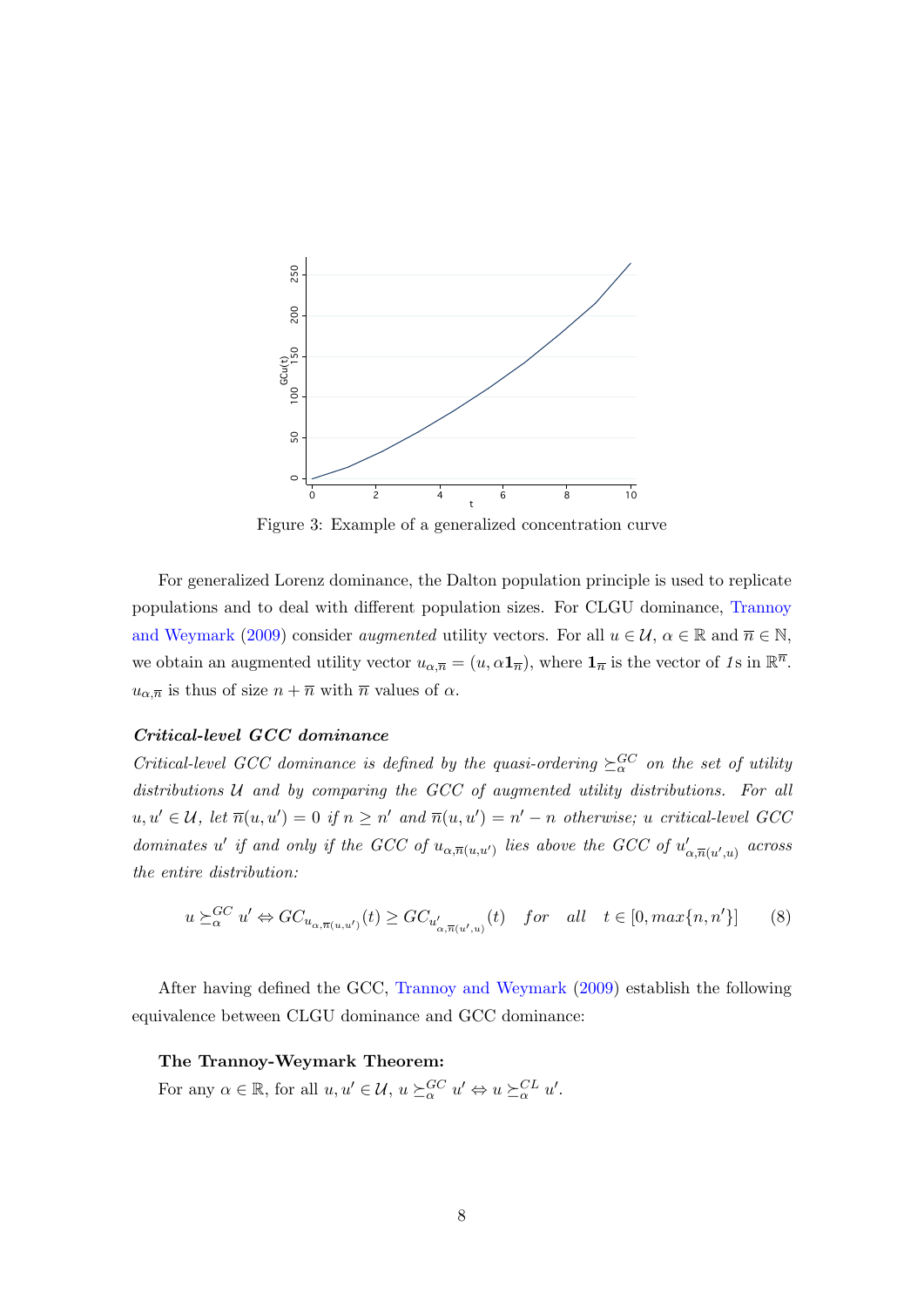# <span id="page-9-0"></span>3 Welfare dominance for multi-period CLGU

Evaluating public policies often involves comparing social states of the world in which populations differ in size and longevity. This requires social evaluation principles to be set up in a normative framework that is sensitive both to the number and length of lives. Intertemporal CLGU in its multi-period version was introduced by [Duclos and Hous](#page-35-3)[seini](#page-35-3) [\(2013\)](#page-35-3) to make such analysis possible and to overcome some of the limits of the non-temporal CLGU presented above, notably its failure to avoid a *temporally repugnant* conclusion and the fact that it must satisfy the critical-level temporal consistency property (further details in [Duclos and Housseini,](#page-35-3) [2013\)](#page-35-3). Our objective in this section is to establish a dominance criterion for multi-period CLGU that is similar to both Lorenz and concentration curve dominances.

# 3.1 Multi-period CLGU dominance

Performing social ranking when populations differ in size and longevity amounts to comparing social states of the world defined by a matrix of utilities in two dimensions: individual and time period. Thus, a social state  $x \in \mathcal{X}$  is defined by a matrix of utilities  $U \in \mathcal{M}_u$ that gives periodic utilities rather than vectors of lifetime utility for different individuals.  $U = \{u_{i,j}\}_{i \in \mathcal{N}; j \in \mathcal{T}}$ , where  $\mathcal{N} = \{1, 2, ..., n\}$  is the set of individuals and  $\mathcal{T} = \{1, 2, ..., T\}$  is the time frame analyzed. Thus, the total number of individuals is  $n$  and the last period of evaluation is T. The time periods are simply a placeholder and can represent any desired length of time.

Basically, individuals are born on different dates and have different lengths of life. Period 1 thus corresponds to the date of birth of the first person born and the last period T is the date of death of the last person alive. Thus, some individuals have not been born yet at the beginning of the period of analysis and others die before  $T$ . The utility remains blank in the matrix if the individual is not alive in the corresponding period. A sample utility matrix follows:

| Persons\periods | 1         | $\overline{2}$ | 3         | $\bullet$            | $\bullet$         | $T-1$       | T         |
|-----------------|-----------|----------------|-----------|----------------------|-------------------|-------------|-----------|
|                 |           | $u_{1,2}$      | $u_{1,3}$ | $\ddot{\phantom{0}}$ | $\cdot$ .         | $u_{1,T-1}$ |           |
| $\overline{2}$  | $u_{2,1}$ | $u_{2,2}$      | $u_{2,3}$ |                      |                   |             |           |
| 3               |           |                |           | $u_{3,.}$            | $u_{3,.}$         | $u_{3,T-1}$ | $u_{3,T}$ |
| $\bullet$       | $u_{.,1}$ | $u_{\cdot,2}$  | $u_{.,3}$ | $u_{\cdot,\cdot}$    | $u_{\cdot,\cdot}$ |             |           |
| $\bullet$       |           | $u_{.,2}$      | $u_{.,3}$ |                      |                   |             |           |
| $\it n$         | $u_{n,1}$ | $u_{n,2}$      | $u_{n,3}$ | $\ddot{\phantom{0}}$ | $\cdot$ .         | $u_{n,T-1}$ | $u_{n,T}$ |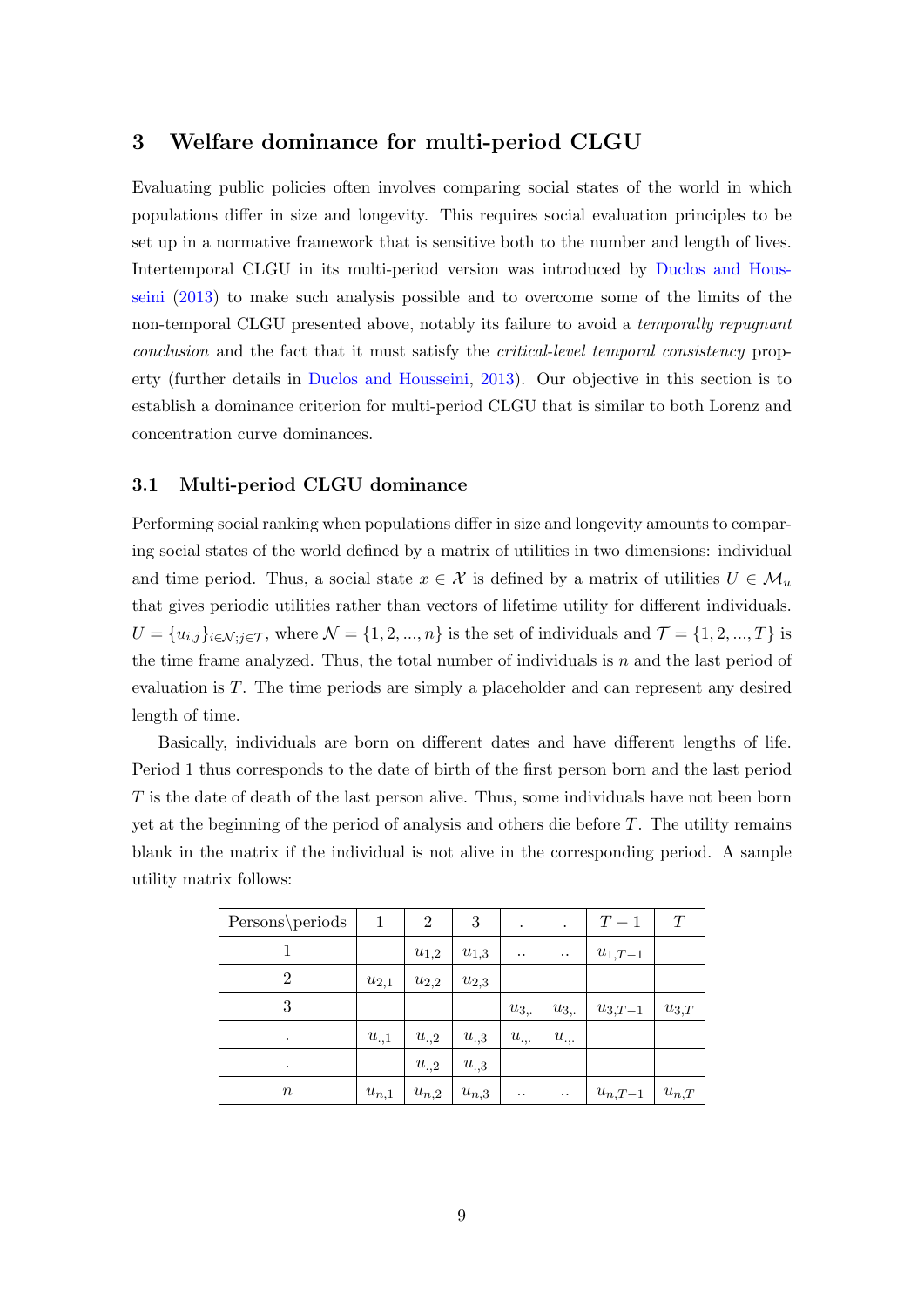The multi-period CLGU principle for such a utility matrix is defined by the following social welfare function:

$$
W_{\alpha,g}^{PCL}(U) = \sum_{i=1}^{n} \sum_{t=s_i+1}^{s_i+T_i} [g(u_{it}) - g(\alpha)]
$$
\n(9)

for  $U \in \mathcal{M}_u$ , and where  $s_i$  is the date of birth of person  $i, s_i + T_i$  his date of death, g is the utility transformation  $q : \mathbb{R} \mapsto \mathbb{R}$  defining the attitude of the social planner towards inequality in the utility distribution and  $\alpha$  is the periodic critical-level utility.  $\alpha$  is a level of periodic utility enjoyed by an arbitrary person  $i$  in an additional period of life that does not alter the social evaluation function. Thus, an additional period of life increases social welfare if the additional utility is above the periodic critical level, and conversely is welfare-decreasing if the utility is below  $\alpha$ . Building on this multi-period CLGU social welfare function, we define the multi-period CLGU dominance as follows.

#### Multi-period CLGU dominance

The multi-period CLGU dominance is defined by the quasi-ordering  $\geq_{\alpha}^{PCL}$  on the set of utility matrices  $U$  by considering the intersection of all multi-period  $CLGU$  social welfare functions  $W^{PCL}_{\alpha,g}$  with concave g. For two given utility matrices U and U', U multi-period  $CLGU$  dominates  $U'$  if and only if the social welfare with  $U$  is greater than the social welfare with U' as measured by any multi-period CLGU function  $W_{\alpha,g}^{PCL}$  with concave g:

$$
U \succeq_{\alpha}^{PCL} U' \Leftrightarrow W_{\alpha,g}^{PCL}(U) \ge W_{\alpha,g}^{PCL}(U'). \tag{10}
$$

## 3.2 Multi-period critical-level generalized concentration curve dominance

The objective here is to define a dominance curve from a utility matrix that provides the same social ranking as the one obtained using a multi-period CLGU social evaluation function. To do this, we first introduce the concept of  $\alpha$  one-person equivalent population and define the individual version of a generalized concentration curve (GCC) that will be used to rank two social states with different population sizes and lengths of life.

#### The  $\alpha$  one-person equivalent population

To deal with populations of different sizes, each population is represented by an equivalent population that has the same level of social welfare and only one living person, the oneperson equivalent population, defined as follows:

**Definition 1.** Let  $U = \{u_{i,j}\}_{i \in \mathcal{N}: j \in \mathcal{T}}\}$  be a utility matrix defined for a population P, the  $\alpha$  one-person equivalent population (OPEP) is defined as a fictive one-person population  $\widetilde{P}$  where the only person alive has a notional lifespan equal to the sum of lifespans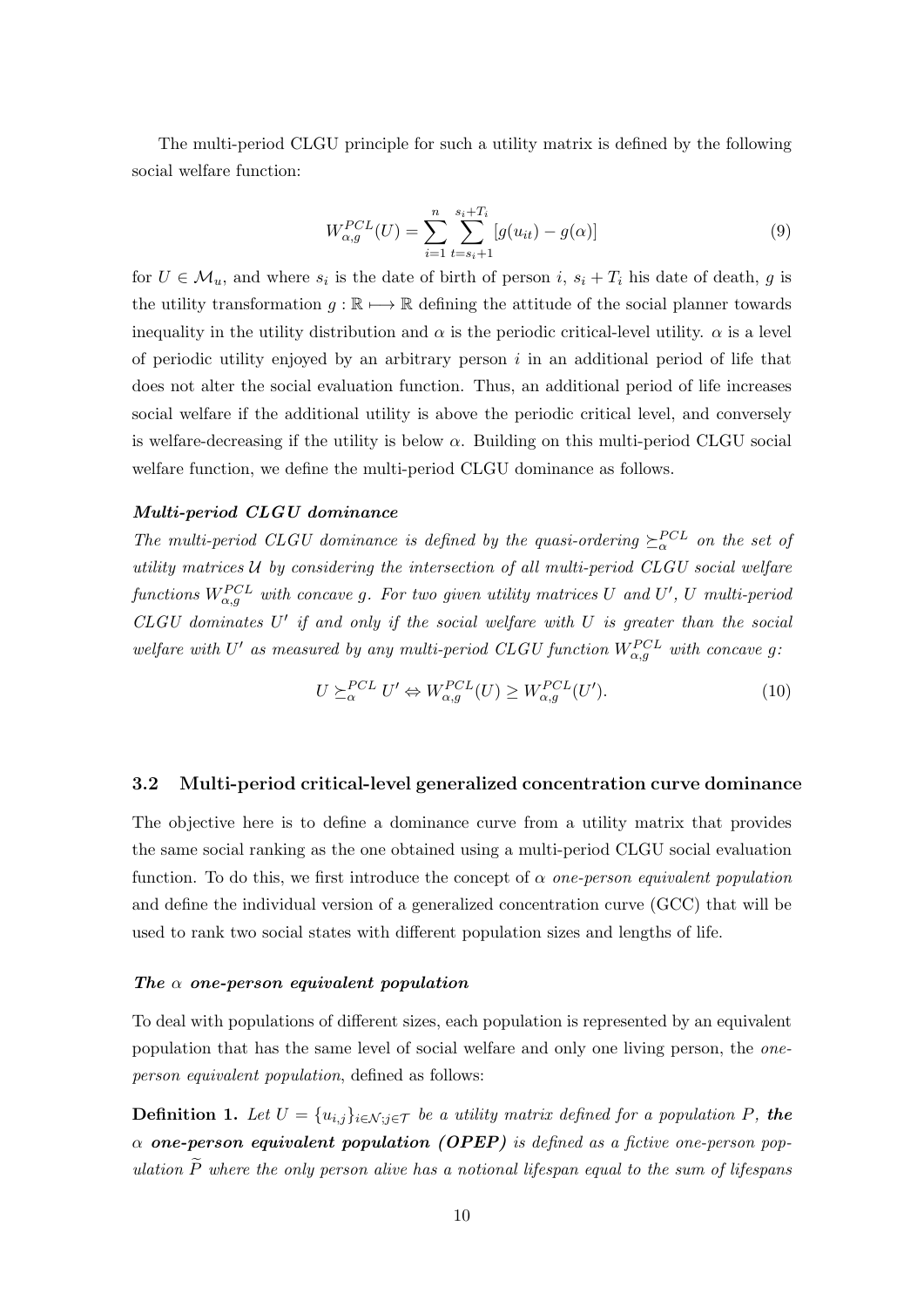of individuals in  $P, \tilde{T} = T_1 + T_2 + ... + T_n$ , and a utility vector of  $\widetilde{u} = \{\{u_{1,j}\}_{j\in\mathcal{T}_1}\cup\{u_{2,j}\}_{j\in\mathcal{T}_2}\cup...\cup\{u_{n,j}\}_{j\in\mathcal{T}_n}\}$ , such that P and  $\widetilde{P}$  are deemed equally good by any multi-period CLGU social welfare function  $W_{\alpha,g}^{PCL}$ .

Given the definition of  $\widetilde{P}$ , temporal anonymity and indifference for unfragmented lives of  $W_{\alpha,g}^{PCL}$  (established in [Duclos and Housseini,](#page-35-3) [2013\)](#page-35-3) both ensure that P and  $\tilde{P}$  are ranked as equally good by  $W_{\alpha,g}^{PCL}$ .

**Example:** Let P be a population whose utility matrix is given by:

| 5  | 7  | 3  |    |   |
|----|----|----|----|---|
|    |    | 13 | 13 | 9 |
| 12 | 10 | 9  | 11 |   |

The utility vector of its OPEP  $\widetilde{P}$  is then given by:  $\widetilde{u} = (5, 7, 3, 13, 13, 9, 12, 10, 9, 11)$ .

#### The temporal generalized concentration curve

The purpose of the temporal generalized concentration curve is to provide a graphical criterion to rank individuals using their distribution of utility over time. Thus, this curve can only be defined when knowing preferences and attitudes towards the temporal distribution of utility. To do this, we build on the literature of intertemporal welfare, poverty dynamics and lifetime poverty measurement [\(Bossert et al.,](#page-34-3) [2010;](#page-34-3) [Calvo and Dercon,](#page-34-4) [2009;](#page-34-4) [Chakravarty et al.,](#page-35-5) [1985;](#page-35-5) [Foster,](#page-35-6) [2009;](#page-35-6) [Hoy et al.,](#page-35-7) [2010;](#page-35-7) [Maasoumi and Zandvakili,](#page-35-8) [1986,](#page-35-8) [1990;](#page-36-4) [Rodgers and Rodgers,](#page-36-5) [1993;](#page-36-5) [Salas and Rabadan,](#page-36-6) [1998\)](#page-36-6). In the lifetime poverty literature, the *chronic poverty axiom* is mostly used to characterize the measurement of lifetime poverty [\(Bossert et al.,](#page-34-3) [2010;](#page-34-3) [Foster,](#page-35-6) [2009;](#page-35-6) [Hoy et al.,](#page-35-7) [2010;](#page-35-7) [Rodgers and Rodgers,](#page-36-5) [1993\)](#page-36-5). Briefly, the chronic poverty axiom stipulates an aversion to utility being unequally distributed over time (temporal inequality). This suggests that an individual with a more equal distribution of utility over time is deemed better off than an individual with a less equal distribution of utility over time, everything else being the same. To account for this aversion to unequally distributed multi-period utility over time, the literature on intertemporal welfare measurement usually postulates a concave welfare function with respect to multi-period utilities [\(Maasoumi and Zandvakili,](#page-35-8) [1986,](#page-35-8) [1990;](#page-36-4) [Salas and Rabadan,](#page-36-6) [1998\)](#page-36-6). This preference for an equal distribution of utility across time is also consistent with consumer preferences for consumption smoothing over time. It is generally recognized in consumer theory that an agent's current consumption is determined by lifetime income rather than current income [\(Deaton and Paxton,](#page-35-9) [1994;](#page-35-9) [Friedman,](#page-35-10) [1957\)](#page-35-10). Given all this, we postulate a second order dominance curve called the temporal generalized concentration curve for ranking temporal distributions of utility. Recall that second order dominance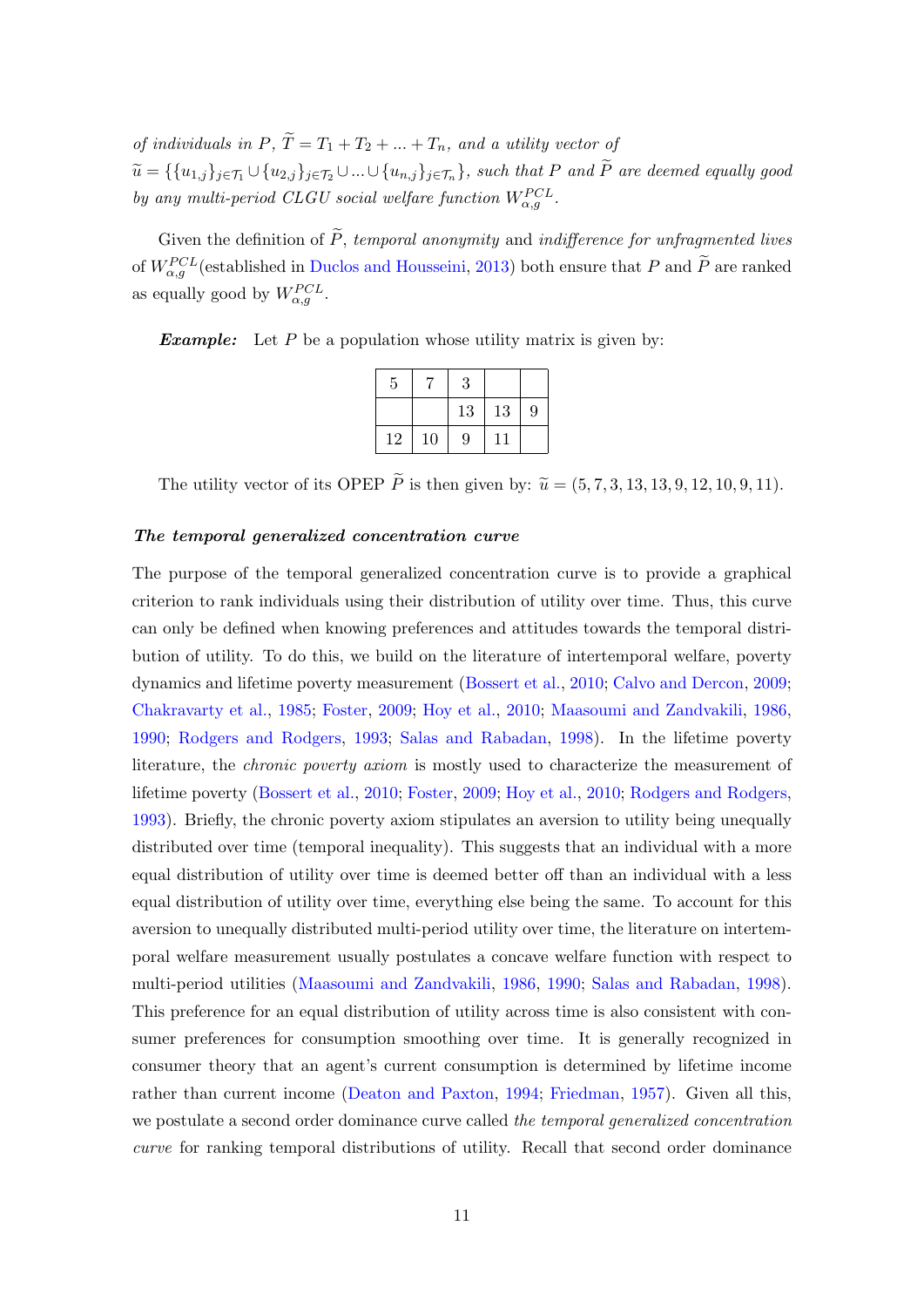corresponds to a concave inequality-averse welfare function to rank individuals. The temporal generalized concentration curve is defined as follows.

Definition 2. For any temporal utility distribution, the temporal generalized concentration curve ( $TGCC$ ) plots the sum of the multi-period utilities in the t periods with the t smallest utilities against t, using linear interpolation to define the curve for non-integer values of t.

Formally, for a temporal utility distribution  $u \in \mathbb{R}^T$ , the TGCC is the function  $TGC_u$ :  $[0, T] \rightarrow \mathbb{R}$ , defined as follows for  $t \in \{1, ..., T\}$ :

$$
TGC_u(t) = \sum_{i=1}^t u_{\uparrow i}
$$
\n(11)

and for non-integers values of t,  $TGC_u(t)$  is obtained by linear interpolation.

**Numerical example:** Let  $u = (17, 33, 14, 32, 25, 18, 34, 37, 26, 15)$  be the temporal distribution of utility of person  $i$ . His temporal generalized concentration curve is then:

|                                                                                                     | $2 \mid 3$ | 4 <sup>1</sup> | 5 |                                                                              |  |  |
|-----------------------------------------------------------------------------------------------------|------------|----------------|---|------------------------------------------------------------------------------|--|--|
| $u_{\uparrow}$                                                                                      |            |                |   | $14 \mid 15 \mid 17 \mid 18 \mid 25 \mid 26 \mid 32 \mid 33 \mid 34 \mid 37$ |  |  |
| $\mid GC_u(t) \mid 14 \mid 29 \mid 46 \mid 64 \mid 89 \mid 115 \mid 147 \mid 180 \mid 214 \mid 251$ |            |                |   |                                                                              |  |  |



Figure 4: Example of a temporal generalized concentration curve

As in [Trannoy and Weymark](#page-36-2) [\(2009\)](#page-36-2), we define the augmented temporal utility vector for a temporal distribution of utility in order to be able to compare temporal generalized concentration curves defined for individuals with differing longevity.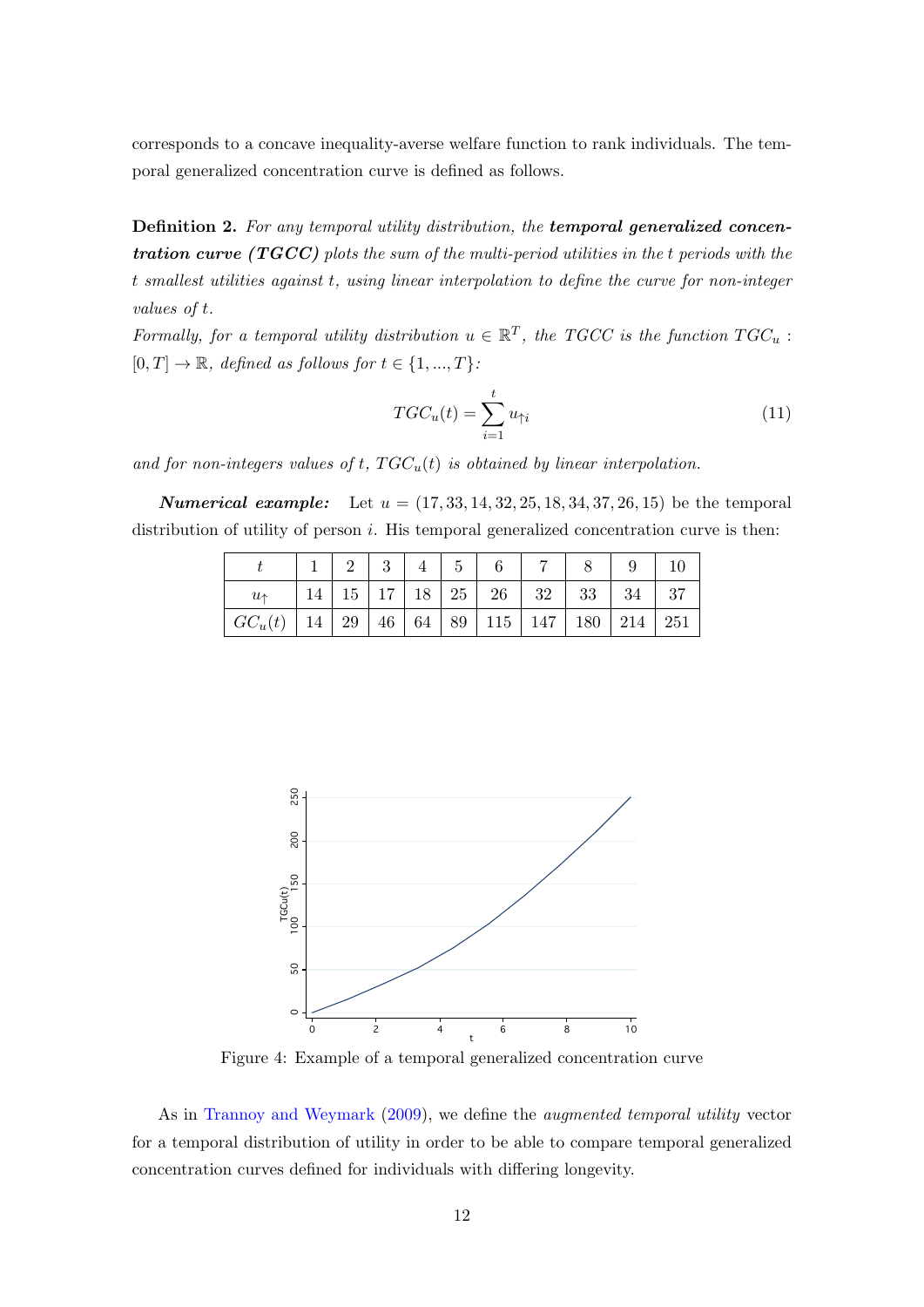The *augmented temporal utility* vector is defined as follows: for a temporal utility vector  $u \in \mathcal{M}_u$ ,  $\alpha \in \mathbb{R}$  and  $\overline{T} \in \mathbb{N}$ , the augmented temporal utility vector  $u_{\alpha, \overline{T}} = (u, \alpha \mathbf{1}_{\overline{T}})$ where  $\mathbf{1}_{\overline{T}}$  is the vector of 1s in  $\mathbb{R}^{\overline{T}}$ .

# Critical-level temporal GCC dominance

The critical-level temporal GCC dominance is defined by the quasi-ordering  $\geq_{\alpha}^{TGC}$  on the set of temporal utility vectors  $U$  by comparing the TGCC of augmented temporal utility vectors. For all  $u, u' \in \mathcal{U}$ , let  $\overline{T}(u, u') = 0$  if  $T \geq T'$  and  $\overline{T}(u, u') = T' - T$  otherwise; u critical-level TGCC dominates u' if and only if the TGCC of  $u_{\alpha,\overline{T}(u,u')}$  lies above the  $TGCC$  of  $u'$  $_{\alpha, \overline{T}(u',u)}'$ :

<span id="page-13-0"></span>
$$
u \succeq_{\alpha}^{TGC} u' \Leftrightarrow TGC_{u_{\alpha, \overline{T}(u, u')}}(t) \ge TGC_{u'_{\alpha, \overline{T}(u', u)}}(t) \quad \text{for} \quad all \quad t \in [0, \max\{T, T'\}] \tag{12}
$$

Note that if  $g(\alpha) = 0$ , the multi-period CLGU principle leads to intertemporal classical utilitarianism (developed by [Blackorby et al.,](#page-34-5) [1996a\)](#page-34-5), and for populations of the same size where individuals have the same lengths of life, the critical-level generalized utilitarian dominance is equivalent to intertemporal average generalized utilitarian dominance that is defined by the following value function:

$$
W^{IA}(U) = \frac{1}{nT} \sum_{i=1}^{n} \sum_{t=s_i+1}^{s_i+T} g(u_{it})
$$
\n(13)

We use this intertemporal social evaluation function to define the intertemporal average generalized utilitarian dominance on the set of utility matrices  $\mathcal{M}_{u}$ .

## Intertemporal average generalized utilitarian dominance

Intertemporal average generalized utilitarian dominance is defined by the quasi-ordering  $\succeq^{IA}$  on the set of utility matrices  $\mathcal{M}_u$  by considering the intersection of all intertemporal average generalized utilitarian social welfare functions. For two given utility matrices U and  $U'$ , U intertemporally average-generalized-utilitarian dominates  $U'$  if and only if the social welfare with  $U$  is greater than the social welfare with  $U'$  as measured by any intertemporal average generalized utilitarian function  $W^{IA}$  with concave q:

$$
U \succeq_{\alpha}^{IA} U' \Leftrightarrow W^{IA}(U) \ge W^{IA}(U'). \tag{14}
$$

We also introduce intertemporal generalized Lorenz dominance, which provides the same social ranking as that obtained using multi-period critical-level generalized concentration curve dominance when population size and longevity are fixed. The intertemporal generalized Lorenz dominance is defined as follows: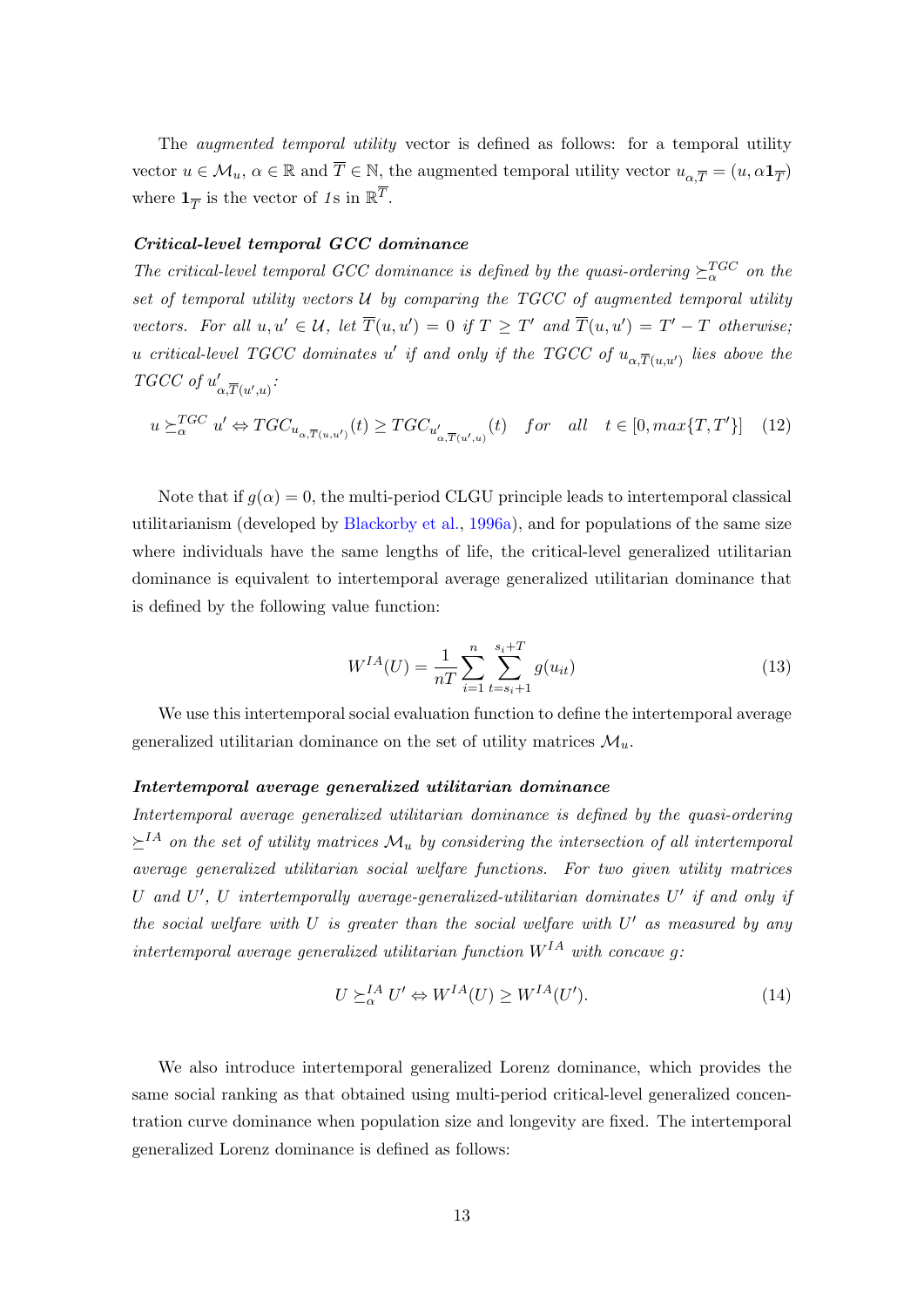#### Intertemporal generalized Lorenz dominance

Intertemporal generalized Lorenz dominance is defined by the quasi-ordering  $\succeq^{IGL}$  on the set of utility matrices  $\mathcal{M}_u$  by comparing the intertemporal GLC of the OPEP utility distributions. For two given utility matrices  $U$  and  $U'$ ,  $U$  intertemporally generalized-Lorenz dominates  $U'$  if and only if the GLC of the temporal utility distribution  $\tilde{u}$  always lies above  $\tilde{u}$ the GLC of the temporal distribution  $\tilde{u}'$ :

$$
U \succeq^{IGL} U' \Leftrightarrow GL_{\widetilde{u}}(t) \ge GL_{\widetilde{u}'}(t) \qquad \text{for} \quad all \quad t \in [0,1]. \tag{15}
$$

#### 3.3 Dominance criteria for multi-period CLGU: An equivalence theorem

After having defined multi-period CLGU dominance and critical-level temporal GCC dominance, the objective in this section is to establish equivalence between the two criteria such that the temporal GCC can be used for empirical applications. As argued in previous sections, comparisons by dominance curves are necessary given the arbitrariness of the utility transformation g in the definition of the multi-period CLGU function  $W_{\alpha,g}^{PCL}$ . We show here that for any critical-level  $\alpha$  and any symmetric, increasing and concave function g, the quasi-ordering of matrices of multi-period utilities obtained using  $W_{\alpha,g}^{PCL}$  is equivalent to that obtained using the critical-level temporal GCC dominance for the same value of  $\alpha$ .

To do this, we first establish, in the following lemma, equivalence between intertemporal average generalized utilitarian dominance and intertemporal generalized Lorenz dominance.

# **Lemma 1.** For all  $U, U' \in \mathcal{M}_u$ ,  $\widetilde{u} \succeq^{IGL} \widetilde{u}' \Leftrightarrow U \succeq^{IA} U'$

*Proof.* The result follows directly from i) the additive separability of  $W^{IA}$  that allows us to view the temporal distributions  $\tilde{u}$  and  $\tilde{u}'$  as distributions of individual lifetime utilities and *ii*) the Kakwani-Shorrocks theorem.  $\Box$ 

We use the multi-period critical level principle to deal with populations of variable longevity and size, and to establish the equivalence between multi-period CLGU dominance and critical-level temporal GCC dominance formulated in the following theorem.

<span id="page-14-0"></span>**Theorem 1.** For any  $\alpha \in \mathbb{R}$ , for all  $U, U' \in \mathcal{M}_u$ ,  $U \succeq_{\alpha}^{PCL} U' \Leftrightarrow \tilde{u} \succeq_{\alpha}^{TGC} \tilde{u}'$ .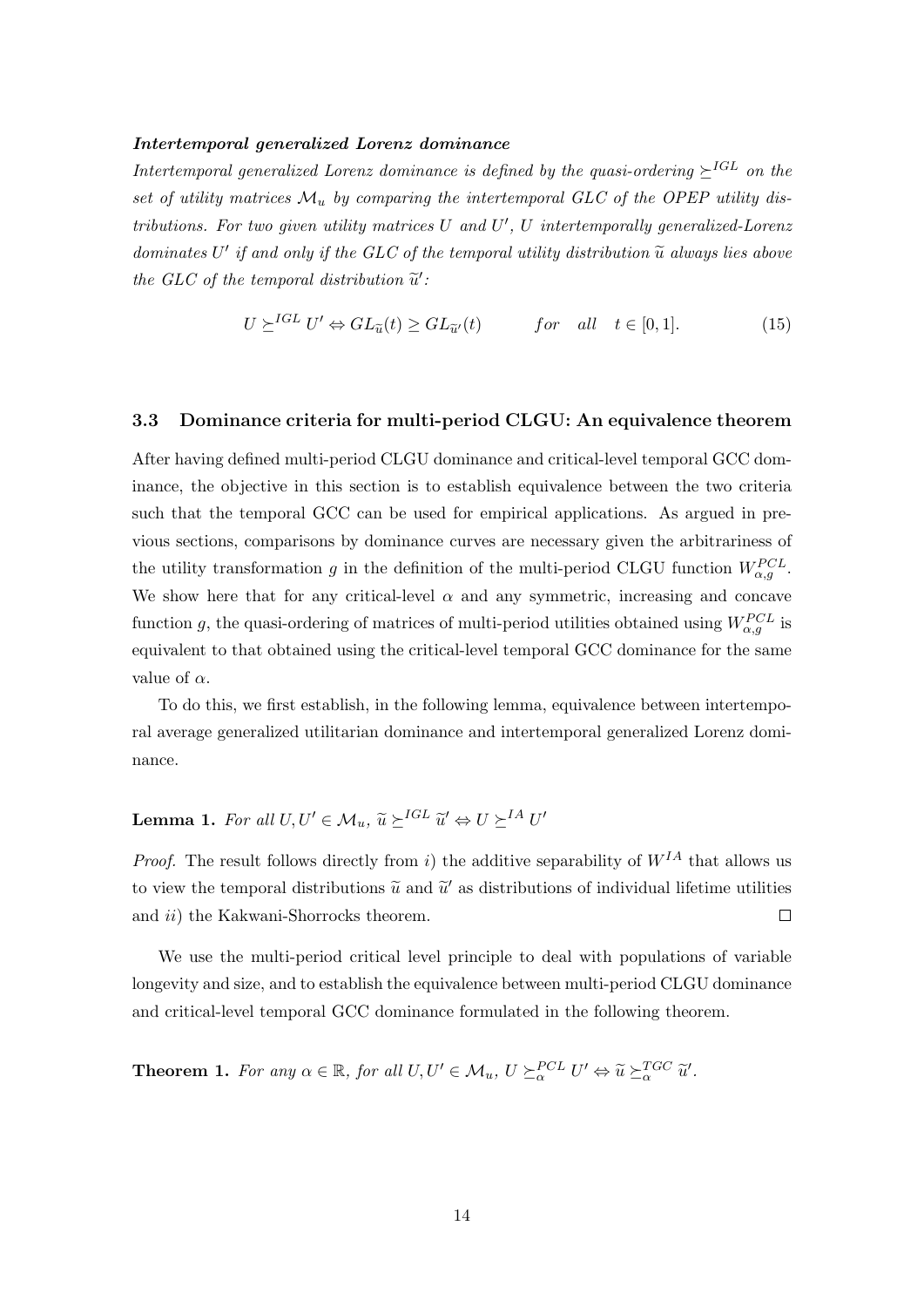### 3.4 Multi-period critical-band generalized utilitarian dominance

Population critical-band utilitarianism was introduced by [Blackorby et al.](#page-34-6) [\(1996b\)](#page-34-6) to overcome some of the limitations of critical-level utilitarianism addressed by [Broome](#page-34-7) [\(1992,](#page-34-7) [2004,](#page-34-8) [2007\)](#page-34-9), the fixed critical level itself being criticized. Broome noted that critical-level utilitarianism also leads to a form of the Parfit repugnant conclusion that is commonly called the  $\alpha$ -repugnant conclusion. As mentioned by [Blackorby et al.](#page-34-6) [\(1996b\)](#page-34-6):

According to CLU, any social state with an average utility above the critical level is inferior to another state with a suitably large population and an average utility that is just above the critical level [\(Blackorby et al.,](#page-34-6) [1996b\)](#page-34-6).

This suggests that the critical-level utility should not be extremely low, but a higher value would prevent the existence of individuals whose lifetime utilities are just below it when the welfare of the existing population is unaffected. This leads Broome to reject the fixed critical level principle. Critical-band utilitarianism was developed to overcome this criticism. Rather than imposing a single value for the critical level, it considers a range of critical levels. The principle stipulates that an additional person with a lifetime utility that is above the upper bound of the range of critical levels is welfare-increasing, while an additional person with a lifetime utility that is below the lower bound of the range is welfare-decreasing. The welfare impact is indeterminate when the lifetime utility of the new person falls within the range of critical levels. Thus, for an interval of critical levels  $[\alpha, \overline{\alpha}]$ , critical-band utilitarianism is defined by the following value function:

$$
W_{\alpha,g}^{CL}(u) = \sum_{i=1}^{n} [g(u_i) - g(\alpha)], \quad \alpha \in [\underline{\alpha}, \overline{\alpha}]
$$
 (16)

The above arguments in favour of the critical-band population principle also apply to multi-period critical-level utilitarianism, developed to overcome the temporal repugnant conclusion. Indeed, the choice of a fixed value for the multi-period critical level could hardly provide satisfactory results. Choosing a low multi-period critical level may lead to the  $\alpha$ -repugnant conclusion, while too high a value for the multi-period critical level in the social evaluation function may prevent the extension of a life that is worth living. Furthermore, the critical-band principles provide more robust social rankings given that they are less sensitive to the choice of a specific critical level within a consensual interval. Because of this, in this paper we also consider the multi-period critical-band generalized utilitarianism defined by the following value function:

$$
W_{\alpha,g}^{PCL}(U) = \sum_{i=1}^{n} \sum_{t=s_i+1}^{s_i+T_i} [g(u_{it}) - g(\alpha)], \quad \alpha \in [\underline{\alpha}, \overline{\alpha}]
$$
 (17)

with  $[\alpha, \overline{\alpha}]$  being the range of multi-period critical levels.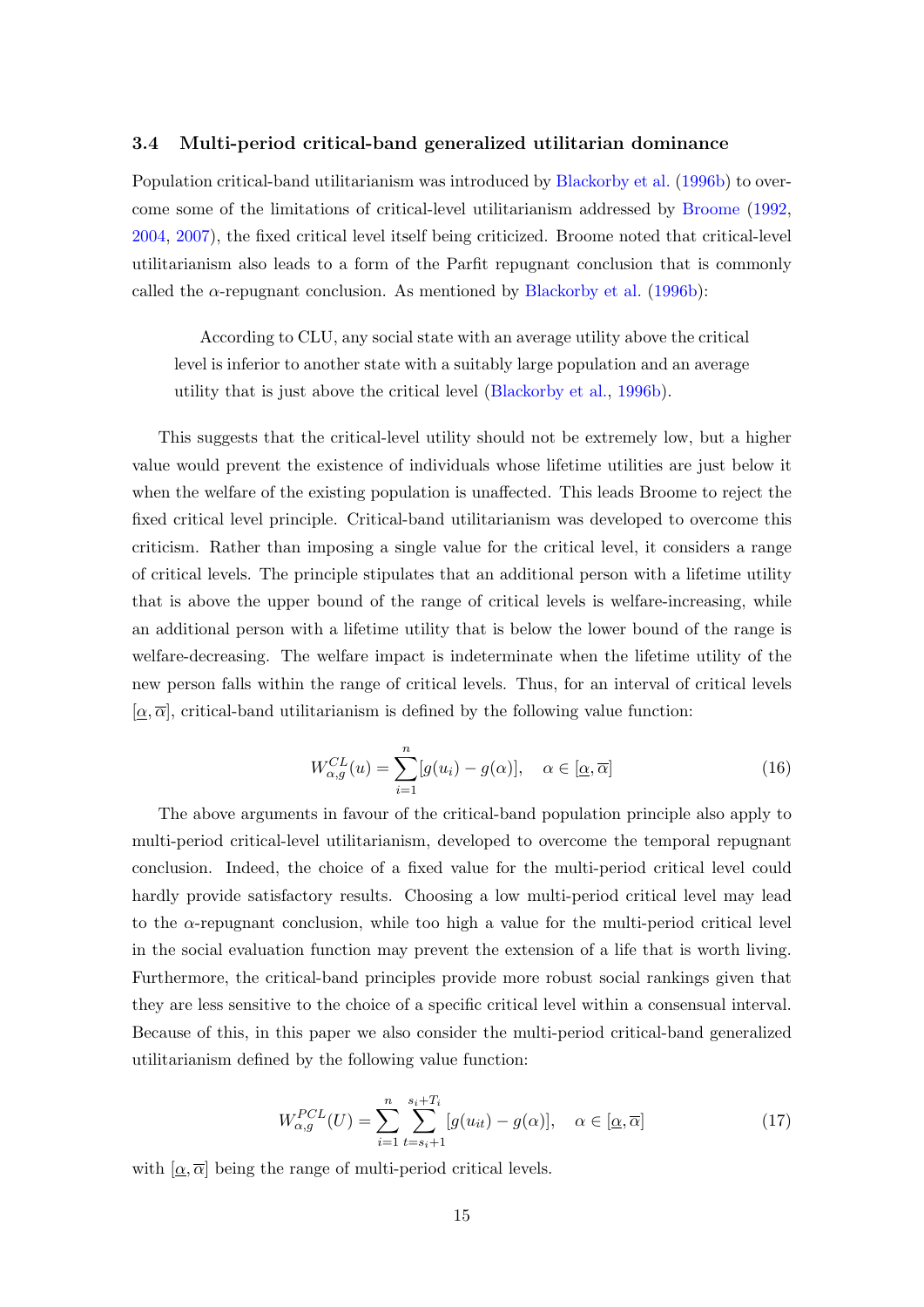We use this social evaluation principle to define multi-period critical-band generalized utilitarian dominance as follows:

#### Multi-period critical-band generalized utilitarian dominance

Multi-period critical-band  $[\alpha, \overline{\alpha}]$  generalized utilitarian dominance is defined by the quasiordering  $\geq_{\lbrack \alpha,\overline{\alpha}\rbrack}^{CCB}$  on the set of utility matrices U by considering the intersection of all multiperiod CLGU social welfare functions for all  $\alpha \in [\alpha, \overline{\alpha}]$ . For two given utility matrices U and U', U multi-period critical-band- $[\underline{\alpha}, \overline{\alpha}]$ -generalized-utilitarian dominates U' if and only if the social welfare with U is greater than the social welfare with  $U'$  as measured by any multi-period critical-level generalized utilitarian function  $W_{\alpha,g}^{PCL}$  for all  $\alpha \in [\alpha, \overline{\alpha}]$  and for all concave g:

For any  $\underline{\alpha}, \overline{\alpha} \in \mathbb{R}$ , and for all  $U, U' \in \mathcal{M}_u$ ,

$$
U \succeq_{[\underline{\alpha}, \overline{\alpha}]}^{PCB} U' \Leftrightarrow U \succeq_{\alpha}^{PCL} U' \qquad \forall \alpha \in [\underline{\alpha}, \overline{\alpha}]. \tag{18}
$$

For the purpose of empirical applications, the following corollary establishes equivalence between multi-period critical-band utilitarianism, multi-period critical-level utilitarianism and the temporal generalized concentration curve.

**Corollary 1.** For any  $\underline{\alpha}, \overline{\alpha} \in \mathbb{R}$ , and for all  $U, U' \in \mathcal{M}_u$ , the following conditions are equivalent:

<span id="page-16-3"></span><span id="page-16-2"></span><span id="page-16-1"></span>1.  $U \succeq_{\lbrack \underline{\alpha}, \overline{\alpha} \rbrack}^{PCB} U'$ 2.  $[U \succeq_{\alpha}^{PCL} U'$  and  $U \succeq_{\overline{\alpha}}^{PCL} U'$ , and 3.  $\left[ \widetilde{U} \succeq_{\underline{\alpha}}^{TGC} \widetilde{U}' \quad and \quad \widetilde{U} \succeq_{\overline{\alpha}}^{TGC} \widetilde{U}' \right]$ .

# <span id="page-16-0"></span>4 Data and descriptive analysis

Our empirical analysis relies on three types of data:  $i$ )the annual distributions of income among individuals from 1820 to 2010,  $ii)$ demographic and health data, such as age structures of the population and life expectancies by age in each period and  $iii$ ) income transition matrices from one period to another. We use these different data to estimate the income distributions, population sizes and structures and life expectancies by age in SSA between 1910 and 2010. Data on income distributions are from [Bourguignon and Morrisson](#page-34-10) [\(2002\)](#page-34-10), who provide historical data on income distributions for the different regions of the world for the period 1820-1992. We extended this dataset to 2010 by using the growth rates of per capita income published by the [World Bank](#page-36-7) [\(2013\)](#page-36-7) and by assuming, for simplicity, that inequality levels have remained unchanged between 1992 and 2010. [Bourguignon and](#page-34-10)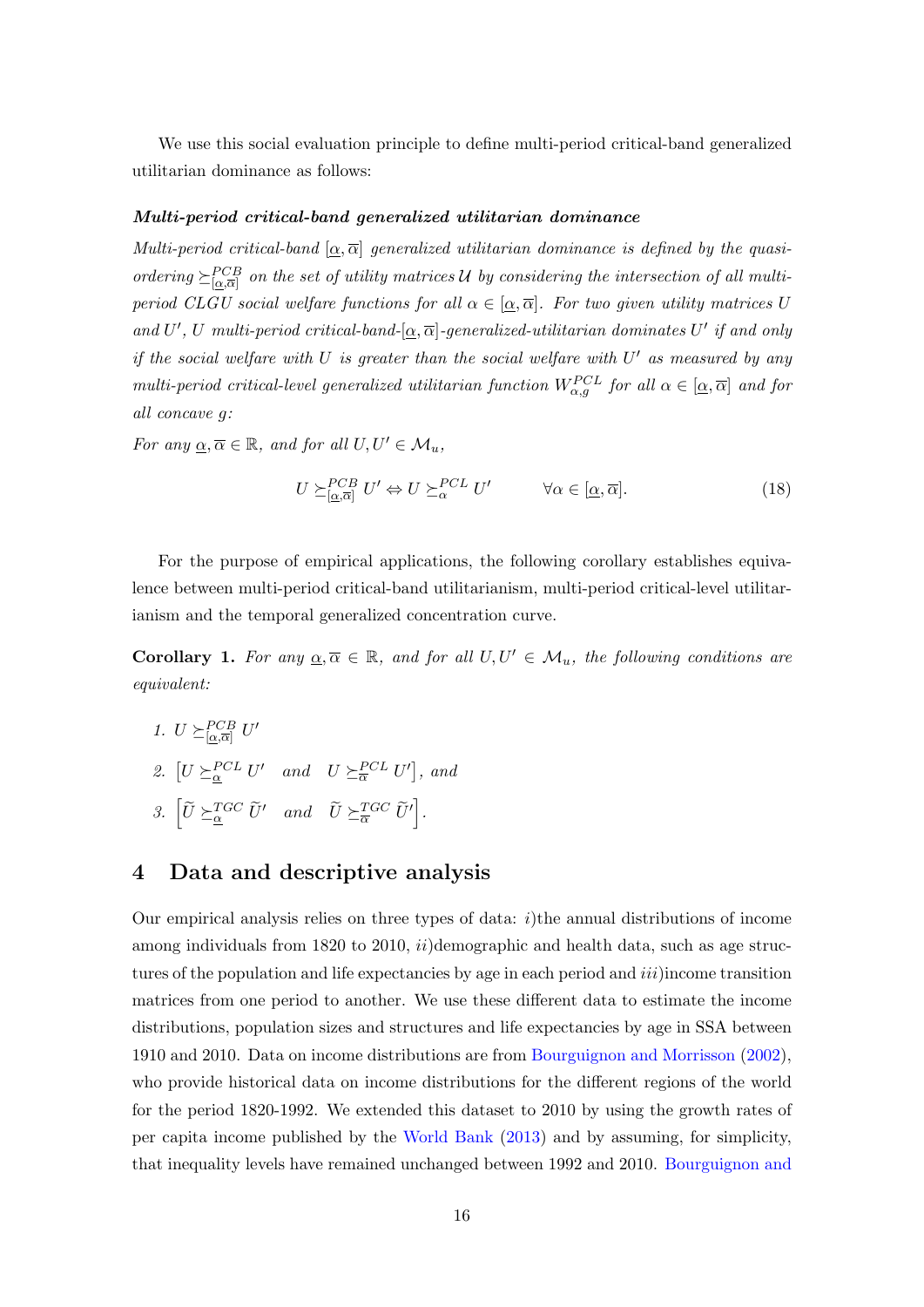[Morrisson](#page-34-10) [\(2002\)](#page-34-10)'s data are in the form of "grouped" income distributions by deciles. We regenerate samples of individual-level microdata for the different country groups of SSA, which sum to a total of 46 countries. The regeneration of samples is done by means of [Shorrocks and Wan](#page-36-8) [\(2009\)](#page-36-8)'s algorithm, which makes it possible to recreate individual-level microdata from the aggregated data<sup>[2](#page-17-0)</sup>. We generated a sample of  $1,000$  observations for each of the four country groups and for every year from 1820 to 2010. Demographic data are from the Population Division of the [UN Department of Economic and Social Affairs](#page-36-9) [\(2013\)](#page-36-9), which provides the age structures of the world population for different regions and countries between 1950 and 2010. Life expectancies by age are estimated by combining historical data on life expectancy at birth provided by [Bourguignon and Morrisson](#page-34-10) [\(2002\)](#page-34-10) and the World Life Tables obtained from the [World Health Organization, World Health](#page-36-10) [Statistics](#page-36-10) [\(2012\)](#page-36-10). Using these different datasets, the following sub-sections perform a descriptive analysis of changes in income distributions, life expectancy and population size in SSA over the last century.

# 4.1 Economic development, longevity and population size in Sub-Saharan Africa over the last century

The last century in Sub-Saharan Africa has been characterized by explosive population growth along with more limited improvements in income and life expectancy. Between 1910 and 2010, per capita GDP growth has averaged 0.8% per year. The population of the region grew tenfold over this timeframe, an average of 2.3% per year. Life expectancy at birth rose from 27 years in 1910 to 54 years in 2010, an average increase of 0.7% per year.



Figure 5: Life expectancy, population size and GDP per capita in Sub-Saharan Africa: levels (left panel) and decadal growth rates (right panel)

Two important questions arise from these empirical features. The first involves the nature of the relationship between population size, life expectancy and economic perfor-

<span id="page-17-0"></span><sup>&</sup>lt;sup>2</sup>This was performed using the Stata DASP package; see [Araar and Duclos](#page-34-11)  $(2007)$ .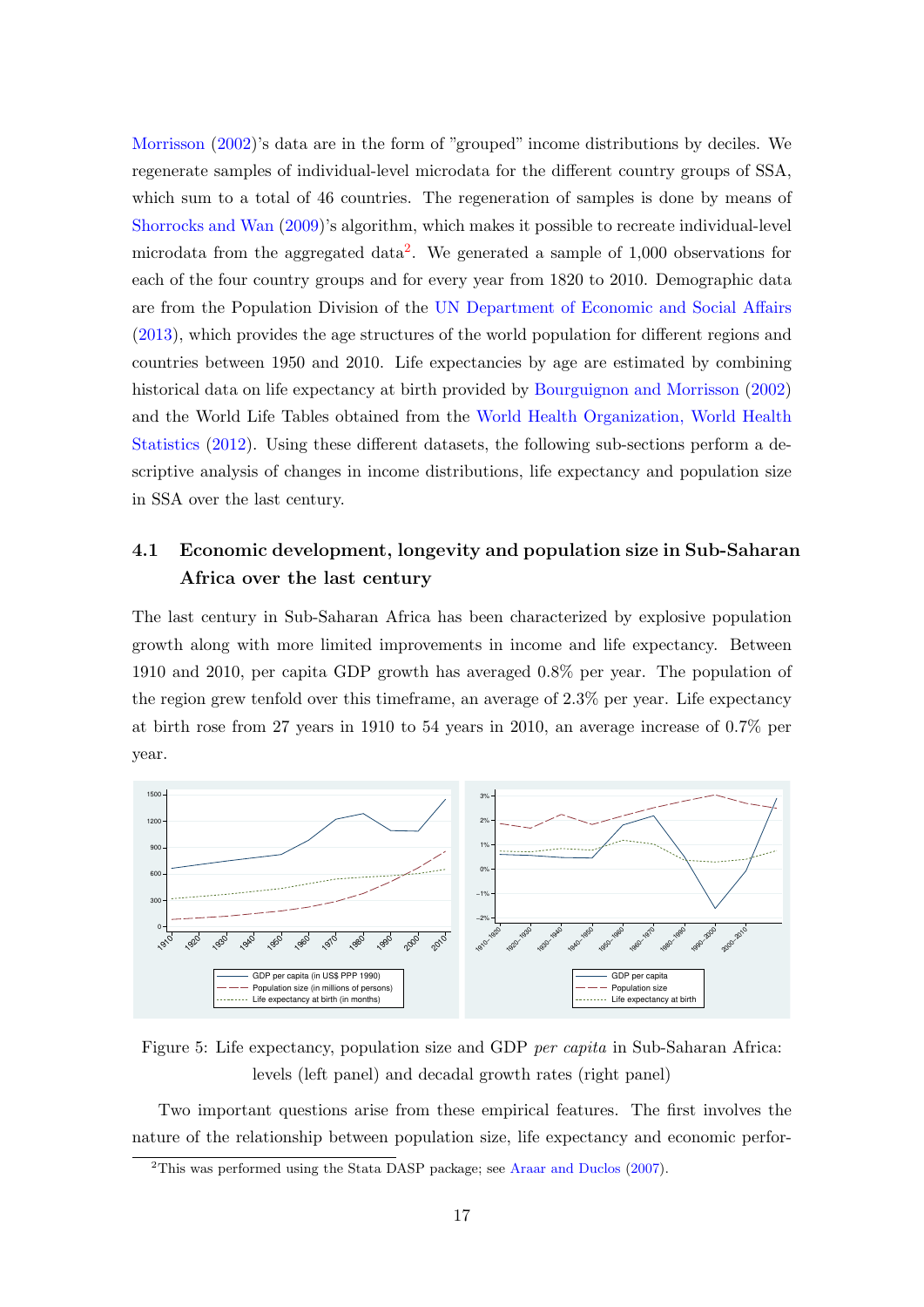mance, and the second is to find out how population size and life expectancy affect social welfare. Many authors have explored the first question since the time of Malthus, but the debate remains unresolved. Some authors have recently suggested that these relationships depend on the nature of the economy being studied. For instance, [Weil and Wilde](#page-36-11) [\(2009\)](#page-36-11) found that the effect of population size on economic performance depends on the elasticity of substitution between land and other economic factors. For countries where this elasticity is low (developing countries), population size penalizes economic performance (Malthusian view), whereas the Malthusian view is not relevant in countries with a high elasticity of substitution (developed countries). The effect of life expectancy on per capita income is also ambiguous: [Cervellati and Sunde](#page-34-12) [\(2009\)](#page-34-12) found that life expectancy does not have a clear impact on economic development until the onset of the demographic transition, but that this effect is positive afterwards.

These developments make it more useful for our empirical application to focus on the second goal mentioned above: to determine the effect of population size and life expectancy on social welfare. The objective here is to show how the measured level of development differs when life expectancy and population size are considered in addition to living standards. In this regard, we first examine in the next sections the temporal evolution of each of our three variables of interest: income distribution, length of life and population size.

## 4.2 Evolution of income distributions in Sub-Saharan Africa

Figure [6](#page-19-0) and figures [13,](#page-31-0) [14](#page-31-1) and [15](#page-31-2) (in the appendix) present a general description of income distributions in SSA over the 1910-2010 period. They provide a robust ordering of income distributions in terms of poverty, inequality and social welfare. Despite the explosion of population and increased inequality (Figure [13](#page-31-0) in the appendix), all the social ordering criteria show a continous improvement of welfare in SSA between 1910 and 2010. Figure [6](#page-19-0) compares 1910, 1960 and 2010 using the quantile curve that corresponds to a first-order dominance criterion for ranking income distributions. The quantile curve dominance is defined such that a distribution A dominates another distribution B if and only if, for all percentiles p, the income quantile  $Q_A(p) = F_A^{-1}$  $Q_B^{-1}(p)$  is greater than  $Q_B(p) = F_B^{-1}$  $\overline{B}^{-1}(p)$ , where  $F$  refers to the cumulative income distribution function. If populations A and B have the same size, A dominates B according to this criterion if and only if for any individuals  $i_A$ and  $i_B$  of the same rank (in their respective income distributions),  $i_A$  is always richer than  $i_B$ . Thus, quantile curve dominance is stronger than the second order dominance criteria such as the generalized Lorenz dominance and generalized concentration dominance.

Therefore, as expected, the generalized Lorenz dominance confirms the improvement of incomes over the 1910-2010 period (Figure [14](#page-31-1) in the Appendix). Recall that this social ranking criterion is equivalent to using an average generalized utilitarian function for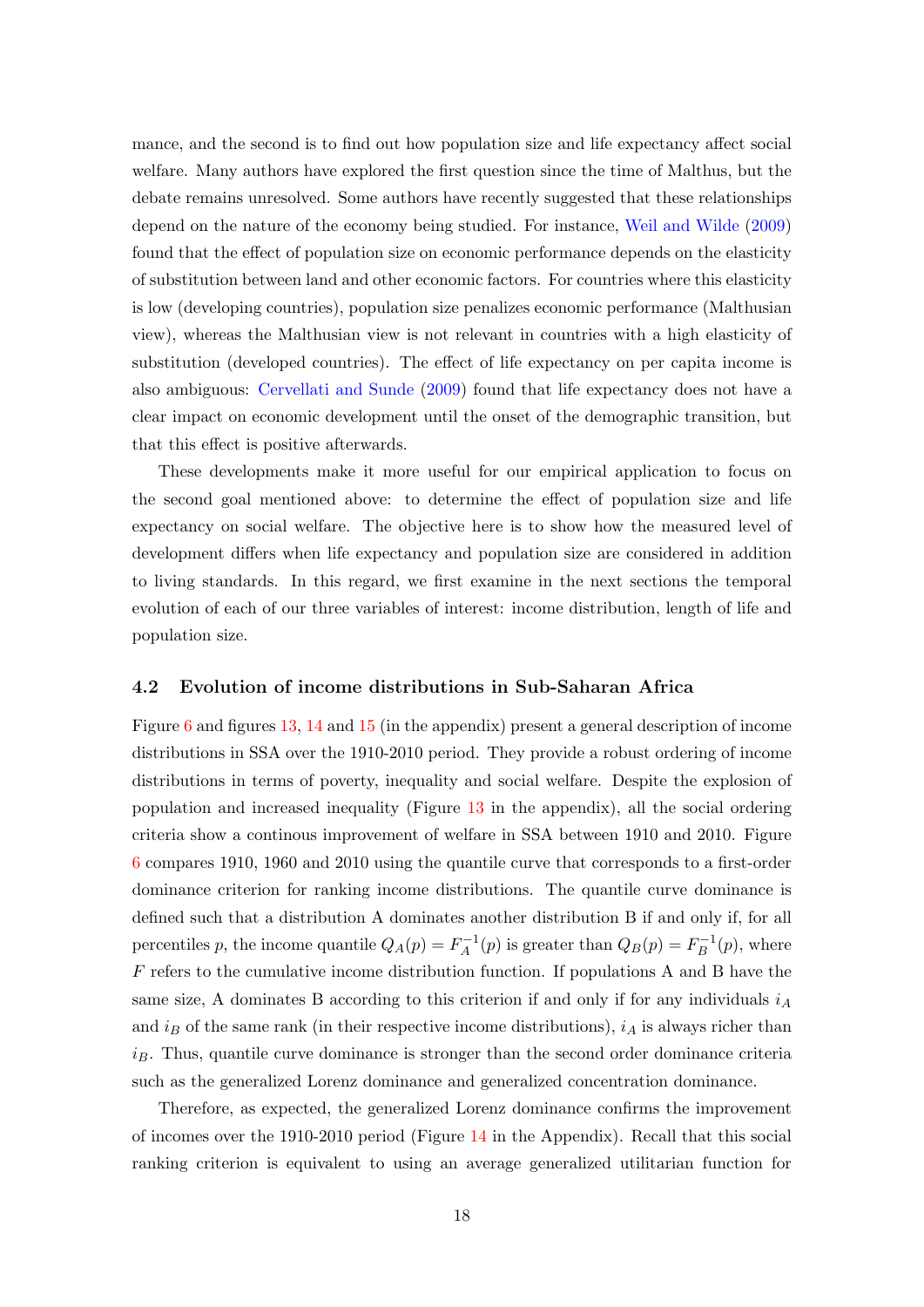<span id="page-19-0"></span>

Figure 6: Quantile curves of income distributions in SSA over the last century

ranking income distributions. Thus, even if the growth of per capita income was combined with a rise in inequality, social welfare in the region should be deemed to have significatively increased over the last century. This indicates that the large increase of per capita income observed over the studied period has largely compensated (see Figure [14\)](#page-31-1) the increase of inequality (see Figure [13\)](#page-31-0) in income distribution.

Finally, the critical-level population principle also shows an improvement of social welfare in SSA between 1910 and 2010 for all values of critical-level  $\alpha \in [0, 360]$ , as illustrated by the critical-level generalized concentration curves plotted in Figure [15](#page-31-2) of the Appendix (abstracting from differences in life expectancy). From an ethical perspective, a criticalband of [0, 360] appears to be reasonable given that \$360 corresponds approximately to the well-known dollar-a-day poverty line. A greater critical-level can lead to a decrease in social welfare since 2010 would not then dominate 1910. The next section presents in further details the demographic patterns associated with these changes in income distributions.

#### 4.3 Demographic transition in Sub-Saharan Africa

Figure [7](#page-20-0) provides the temporal evolution of age structures for the different regions of the world. Developed regions have already passed the so-called critical point of demographic transition. Beyond this critical point, populations are characterized by relatively high life expectancy along with a low fertility rate which is equal to the natural population replacement rate. This results in an increased proportion of older people and a population more homogenously distributed among the different age groups. This demographic transition has also been happening in the developing world. In recent years, many developing countries have indeed experienced trends towards significantly lower fertility rates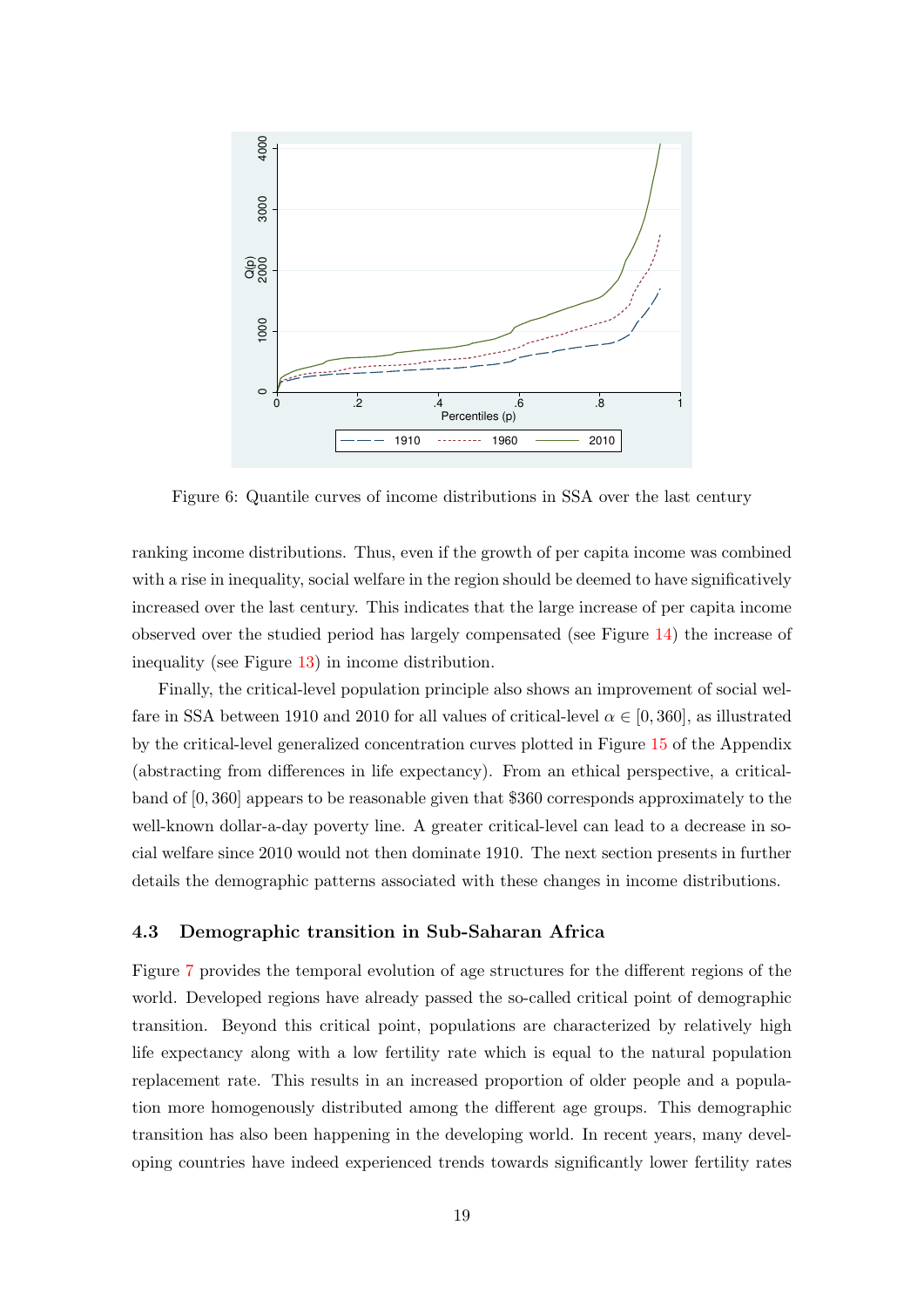and increased life expectancy. Figure [7](#page-20-0) clearly shows that in 2010, less developed regions (excluding SSA) have an age structure similar to that of developed regions in 1950. This points out a delay of approximatively half of a century between developed regions and less developed regions in the process of demographic transition. A large part of the population (45%) in less developed regions (excluding SSA) is young (aged less than 24 years). This age structure is changing gradually and the demographic transition is expected to be completed soon for these regions, which include most of the countries in Asia and Latin America.

<span id="page-20-0"></span>

Figure 7: Age pyramids for the different regions of the world between 1950 and 2010

SSA is an exception to these trends among less developed regions. As shown in the figure, the age structure of the region has not significatively changed between 1950 and 2010 and remains similar to that of other less developed regions 50 years ago. SSA infant mortality rates remain very high indeed, at 77 per thousand in 2010. This results in a very low life expectancy as illustrated in Figure [8.](#page-21-1) The mortality risk is very high during early childhood and begins to decrease from five years of age. In general, Figure [8](#page-21-1) shows an increase of life expectancy at all ages between 1970 and 2010, with a more significant improvement for newborns and children. Life expectancy at birth increased from 46 years in 1970 to 54 years in 2010, an annual average increase of 0.4%. SSA fertility rates also remain high and overcompensate for the mortality levels. Demographic growth in SSA is the highest in the world, at 2.5% per year in 2010. The population expanded fivefold over the 1950-2010 period, for an average annual growth rate of 2.6%. As a consequence, population in SSA is largely composed of young people leading to a high dependency ratio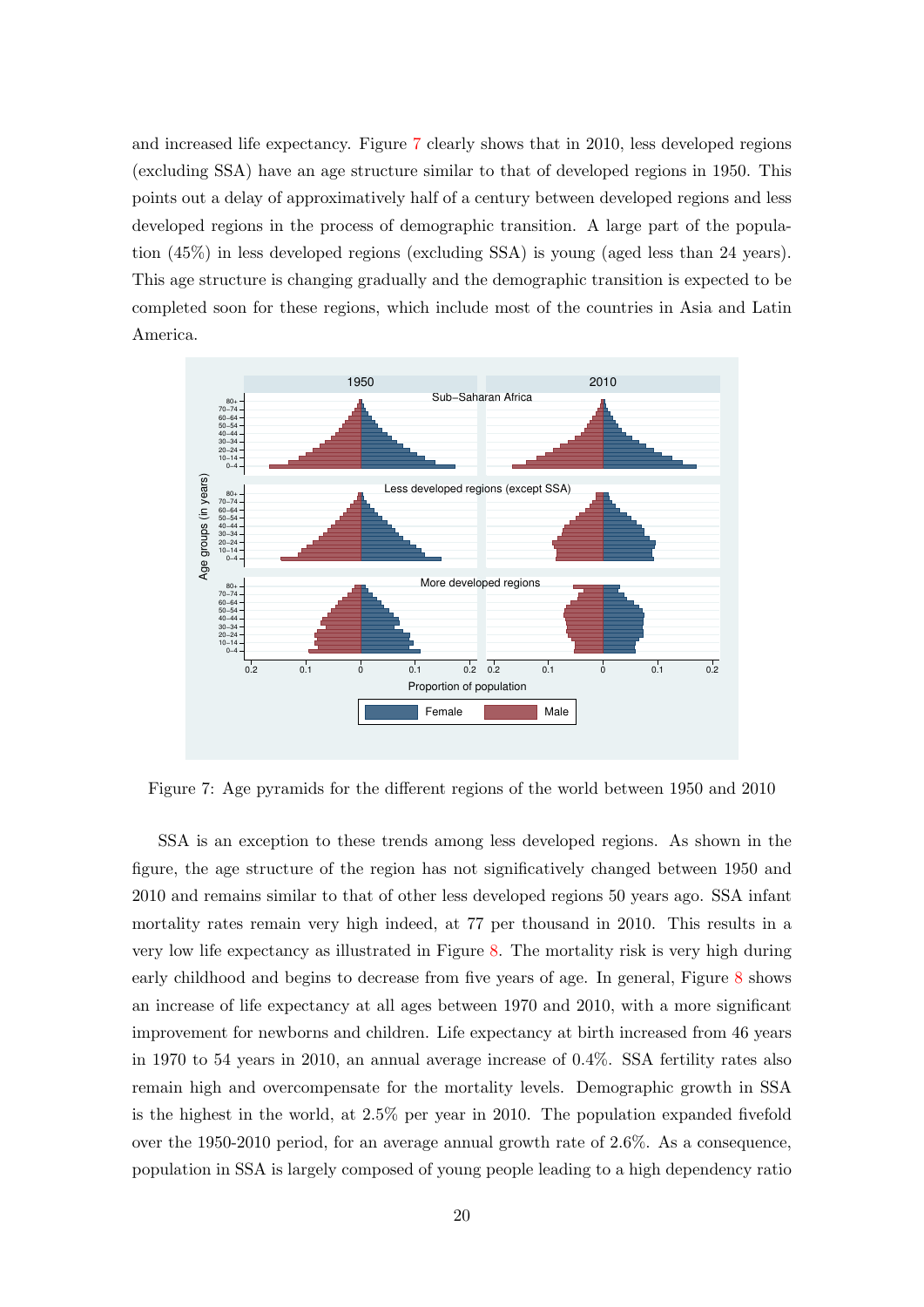with respect to other less developed regions. More than half of the population in SSA is young (aged less than 24 years). Considering this particular demographic context, how does the assessment of social welfare differ when changes in population size and longevity are also considered in addition to changes in income distribution? The following sections provide some insights into this question.

<span id="page-21-1"></span>

Figure 8: Age-specific life expectancy in SSA between 1970 and 2010

# <span id="page-21-0"></span>5 Welfare comparisons in a context of demographic changes: The case of Sub-Saharan Africa

In this section, we illustrate the different dominance criteria defined previously by performing welfare comparisons in a context of demographic change. As mentioned earlier, this amounts to comparing social states of the world defined by a utility matrix with two dimensions: individuals and time periods. Such matrices are defined for different regions of the world when performing regional comparisons and are defined for different time periods for temporal comparisons. We are particularly interested in assessing the temporal evolution of welfare in Sub-Saharan Africa during the last century by accounting for changes in incomes, longevity and population size. Thus, for some date  $t$ , we need the distribution of welfare over the course of the life of each Sub-Saharan African citizen alive at date  $t$ , including his past and future utilities. Incomes in each period are used as a proxy for utilities in those periods. Thus, the main challenge of the empirical application is to obtain the lifecycle distributions of income, which are not provided by household living standards surveys. In the next sub-sections we describe the methodology used to build the matrices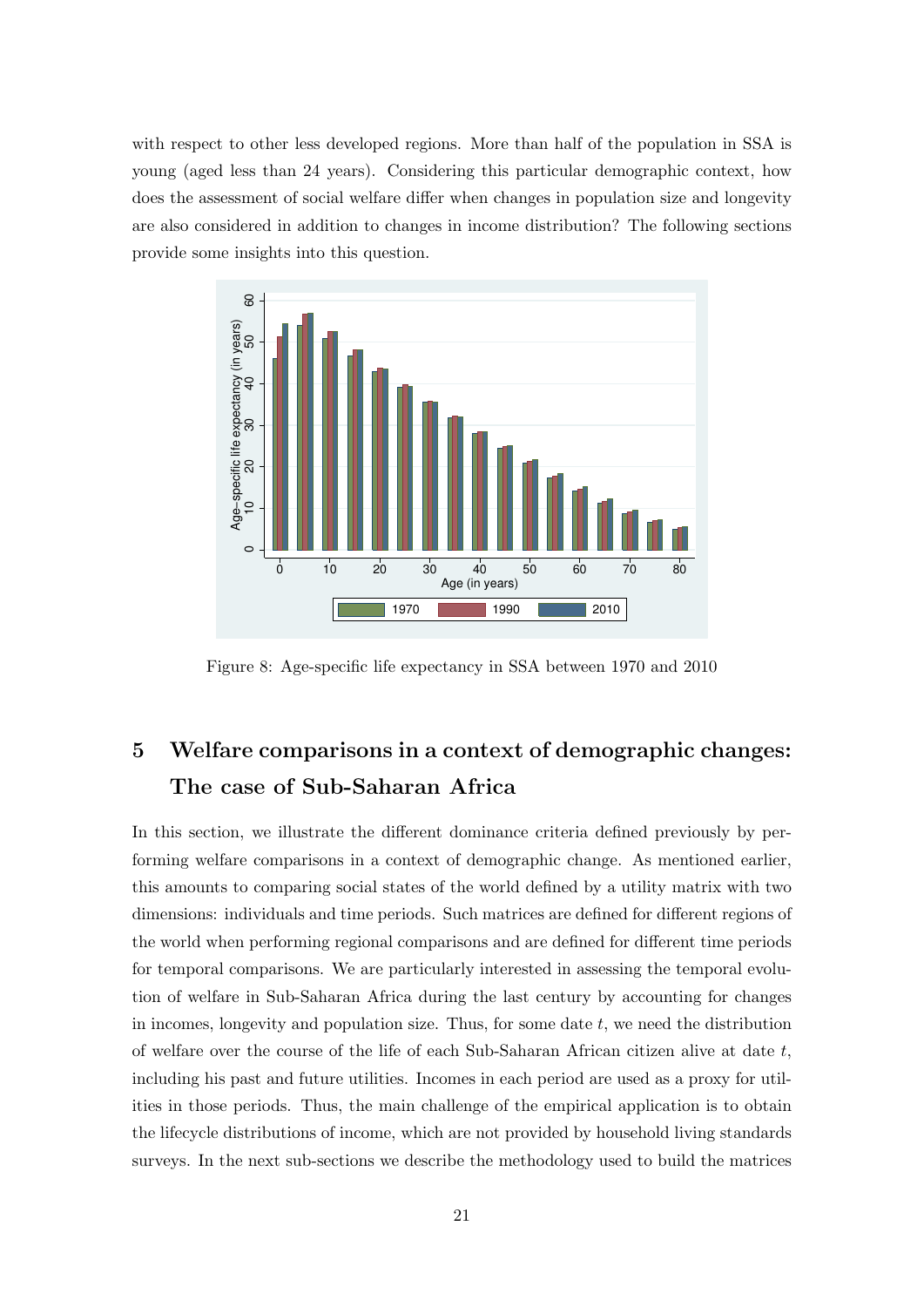of temporal income distributions and present some of the results.

# 5.1 Estimation of matrices of income distribution

The limited empirical literature on intertemporal welfare relies on household panel surveys, which provide the best data on temporal income distribution [\(Deaton and Paxton,](#page-35-9) [1994;](#page-35-9) [Hoy et al.,](#page-35-7) [2010;](#page-35-7) [Maasoumi and Zandvakili,](#page-35-8) [1986,](#page-35-8) [1990;](#page-36-4) [Rodgers and Rodgers,](#page-36-5) [1993;](#page-36-5) [Salas](#page-36-6) [and Rabadan,](#page-36-6) [1998\)](#page-36-6). Unfortunately, the longest household panel datasets usually cover roughly thirty years and thus do not encompass entire lifetimes. We thus need an estimate of the lifecycle distribution of incomes in a given population using available household survey data. One approach is used in labour economics to estimate an individual's earning profile over the course of his life as a function of personal characteristics and his economic environment (see, for example, [Heckman et al.,](#page-35-11) [2003;](#page-35-11) [Lemieux,](#page-35-12) [2006;](#page-35-12) [Mincer,](#page-36-12) [1974\)](#page-36-12). But these methods cannot be used to estimate income before entry into the job market, and also do not account for the changing income distribution within the population.

Our estimation technique relies on the three different types of data presented previously: i)the distribution of income among individuals for each year from  $1820$  to  $2010$ ,  $ii)$  population sizes, age structures and life expectancies by age in each year and  $iii)$ an income transition matrix from one year to another. For simplicity, we apply an estimated 2008/2009 decile transition matrix of Egypt for each year of the studied period. This decile income transition matrix is estimated from the Egyptian quintile income transition matrix provided by Marotta and Yemtsov (2010).

|        |                         |      |              |      |                    | Decile income group 2009 |      |      |      |      |      |       |
|--------|-------------------------|------|--------------|------|--------------------|--------------------------|------|------|------|------|------|-------|
|        |                         | 1    | $\mathbf{2}$ | 3    | $\overline{\bf 4}$ | 5                        | 6    | 7    | 8    | 9    | 10   | Total |
|        | $\mathbf{1}$            | 0.43 | 0.20         | 0.15 | 0.05               | 0.07                     | 0.04 | 0.04 | 0.01 | 0.00 | 0.01 | 1.00  |
|        | $\mathbf{2}$            | 0.22 | 0.37         | 0.19 | 0.11               | 0.07                     | 0.02 | 0.01 | 0.01 | 0.00 | 0.00 | 1.00  |
| 2008   | 3                       | 0.13 | 0.21         | 0.22 | 0.17               | 0.10                     | 0.04 | 0.06 | 0.04 | 0.03 | 0.01 | 1.00  |
| dno.18 | $\overline{\mathbf{4}}$ | 0.07 | 0.10         | 0.14 | 0.20               | 0.23                     | 0.11 | 0.09 | 0.04 | 0.00 | 0.02 | 1.00  |
|        | 5                       | 0.03 | 0.07         | 0.13 | 0.18               | 0.20                     | 0.15 | 0.10 | 0.07 | 0.04 | 0.04 | 1.00  |
| income | 6                       | 0.05 | 0.08         | 0.05 | 0.11               | 0.10                     | 0.15 | 0.22 | 0.12 | 0.08 | 0.03 | 1.00  |
|        | 7                       | 0.03 | 0.01         | 0.05 | 0.10               | 0.12                     | 0.22 | 0.25 | 0.10 | 0.08 | 0.04 | 1.00  |
| Decile | 8                       | 0.02 | 0.02         | 0.05 | 0.07               | 0.04                     | 0.12 | 0.13 | 0.23 | 0.23 | 0.08 | 1.00  |
|        | 9                       | 0.00 | 0.01         | 0.03 | 0.03               | 0.04                     | 0.12 | 0.08 | 0.24 | 0.35 | 0.11 | 1.00  |
|        | 10                      | 0.01 | 0.00         | 0.01 | 0.01               | 0.02                     | 0.04 | 0.03 | 0.08 | 0.23 | 0.55 | 1.00  |

Table 1: Income transition matrix, Egypt, 2008-2009 (estimated)

Source: Authors' estimates using Egypt transition matrix of Marotta and Yemtsov (2010).

Within this empirical framework, we estimated the income distribution matrices for the dates 1910, 1960 and 2010 using the procedure described below:

1. For each year from 1820 to 2070, we generate samples of annual income distributions, weighted by population size, using data from [Bourguignon and Morrisson](#page-34-10) [\(2002\)](#page-34-10) and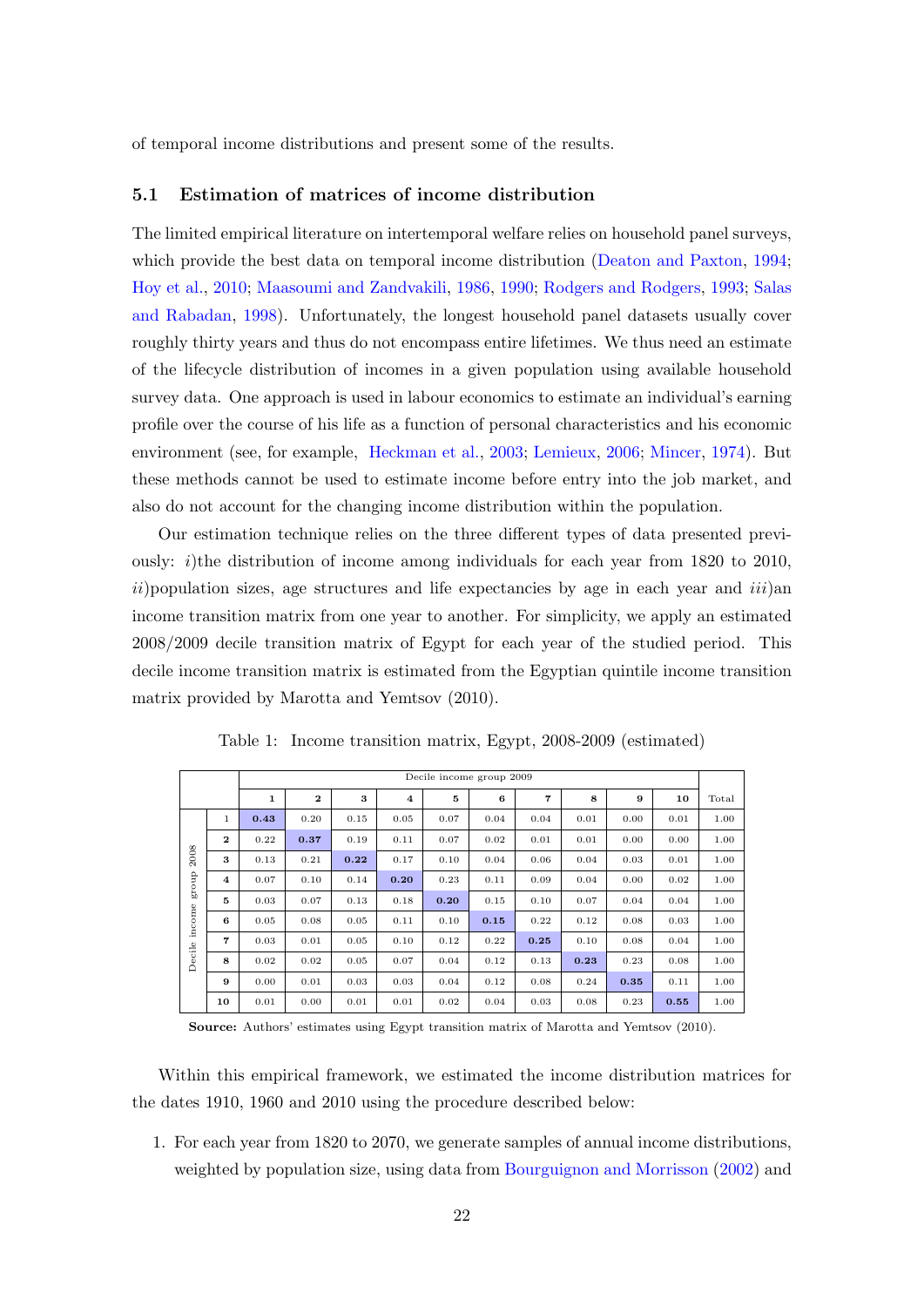the growth rates of per capita income published by the [World Bank](#page-36-7) [\(2013\)](#page-36-7) for recent periods;

- 2. Using information on age structures and life expectancies in the population at their respective ages, we assign an age and a date of the death to each individual in each year of the analysis: 1910, 1960 and 2010;
- 3. For each individual in the sample, we generate prospective and retrospective income deciles using current income and the estimated decile transition matrix and its transposition, respectively;
- 4. Given an individual's decile at a given year, we draw annual incomes for the corresponding year from the samples of income generated in step 1.

# 5.2 Empirical results

# 5.2.1 Evolution of overall welfare in SSA over the last century

Using the estimation technique described previously, we constructed two matrices of lifecycle income distributions for the dates 1910 and 2010. We then rank the two matrices using the different intertertemporal social evaluation criteria discussed and developed previously. To do this, we apply the dominance criteria to the  $OPEP$  income distribution vector of the matrix distribution. Thus, we first transform the matrices of income distributions into vectors of income distributions by concatenating lifecycle distributions of the different individuals. We then rank the  $OPEP$  income distributions using the different social evaluation criteria.

<span id="page-23-0"></span>

Figure 9: Intertemporal quantile curves dominance of 2010 versus 1910 for SSA using OPEP income distributions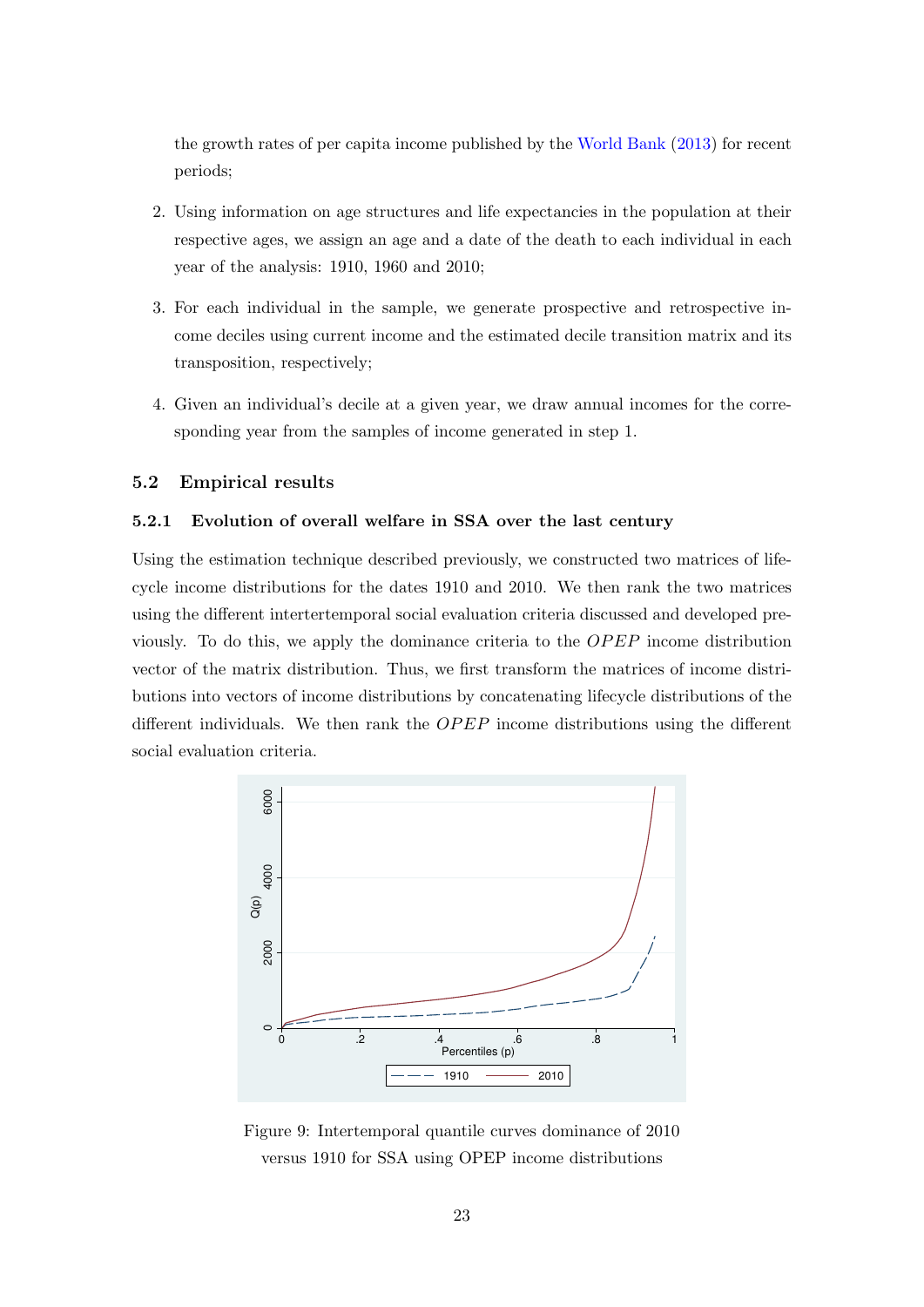Figure [9](#page-23-0) presents the first-order dominance results using the intertemporal quantile curve ordering. It shows that even when changes in population size and longevity are taken into account, social welfare in SSA can be deemed to have increased significantly between 1910 and 2010. As expected, this first-order dominance leads to the second-order dominance as measured by the intertemporal generalized Lorenz dominance (Figure [16](#page-32-0) in the Appendix). This means that despite the explosion of the population and a more limited improvement in longevity observed in SSA over the last century, 2010 strongly dominates 1910.

We then perform the welfare assessment using the multi-period critical-level population principle developed in Section [3.](#page-9-0) To do this, we first need to define the value of the multiperiod critical-level  $\alpha$ , which is an essential element in the analysis. Given the previously mentioned criticisms regarding the choice of  $\alpha$ , here we investigate the dominance of 2010 versus 1910 for a set of critical-level values, using the multi-period critical-band utilitarian dominance criterion. The results indicate that social welfare in SSA can be shown to have increased significantly between 1910 and 2010 – i.e. the 2010 critical-level temporal generalized concentration curve is never beneath that of  $1910 -$  for  $\alpha = 0$  (Figure [17](#page-32-1) in the Appendix). Indeed, this is true for all values of  $\alpha$  up to \$180 (Figure [10\)](#page-24-0). Using Corollary 1, this implies the dominance of 2010 over 1910 for all values of  $\alpha \in [0, 180]$ .

<span id="page-24-0"></span>

Figure 10: Multi-period CLGU dominance of 2010 versus 1910 for SSA using OPEP income distributions

From an ethical perspective, an upper bound for the critical level of \$180, or approximately half of the dollar-a-day poverty line, appears to be reasonable. Higher values for the critical level imply that the existence of individuals whose utilities in each period are below the poverty line is welfare-decreasing, even if the welfare of the existing population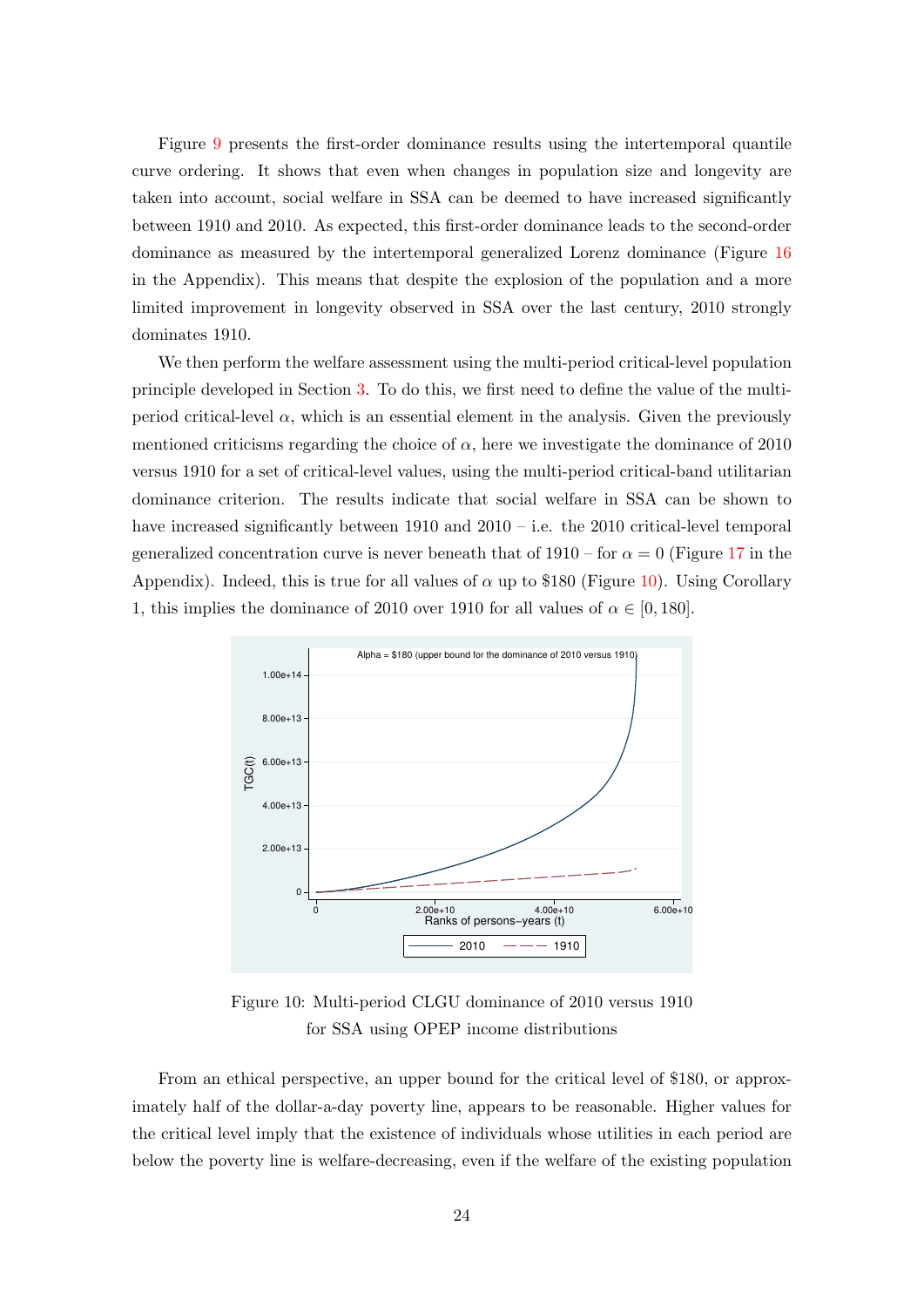is unaffected. The estimates of the upper bound of the multi-period critical level (for dominance of 2010 versus 1910) may be viewed as the income threshold at which targeting populations with birth-control (or pro-natalist) policies increases (decreases) welfare. To get an idea of the magnitude of these dominance relationships, we compute numerical values and changes of social welfare from 1910 to 2010 for some specific functions.

#### 5.2.2 Numerical illustration using cardinal measures of social welfare

Tables [2](#page-25-0) and [3](#page-26-0) provide numerical values and changes (in %) of social welfare in SSA over the last century for the main atemporal and intertemporal social evaluation functions. Results of the different value functions indicate the contribution of length of life and population size in social welfare. For a given date (1910, 1960 or 2010), the atemporal case computes values and changes in social welfare by considering the distribution of incomes in that year instead of considering the lifecycle distributions of incomes as done in the intertemporal case. Thus, the length of life and the lifecycle approach only come into play in the intertemporal case. We consider here the class of second-order inequality-averse value functions<sup>[3](#page-25-1)</sup>, which use a transformation of utilities  $g(u) = log(u)$ . Four types of social evaluation principles are considered: the Average Generalized Utilitarianism (AGU), the Classical Generalized Utiliatarianism (CGU), the Periodic Critical-Level Generalized Utilitarianism (P-CLGU) and the Lifetime Critical-Level Generalized Utilitarianism (L-CLGU). We set the periodic critical value  $\alpha = $180$ , which is equal to the upper bound of critical for the dominance of 2010 over 1910 determined previously. The lifetime criticallevel is simply the periodic critical-level times 60 years (a constant length of life arbitrarily fixed around the current value of life expectancy at birth in SSA).

<span id="page-25-0"></span>

|               |        | Atemporal |         |          | Intertemporal |           |  |  |
|---------------|--------|-----------|---------|----------|---------------|-----------|--|--|
|               | 1910   | 1960      | 2010    | 1910     | 1960          | 2010      |  |  |
| $AGU^*$       | 6.24   | 6.54      | 6.90    | 6.19     | 6.56          | 6.96      |  |  |
| $_{\rm CGU}$  | 440.34 | 1204.82   | 4897.49 | 22820.49 | 81939.92      | 373597.89 |  |  |
| <b>P-CLGU</b> | 73.98  | 247.58    | 1210.63 | 3670.27  | 17068.46      | 94285.88  |  |  |
| L-CLGU        |        |           |         | 81.52    | 380.90        | 1947.07   |  |  |

Table 2: Values of social welfare in SSA from 1910 to 2010, case 1

<sup>∗</sup> All the values are in billions of log-dollars except that of the AGU function which are in log-dollars

Three main findings from this numerical illustration are worth noting. First, all the social evaluation functions confirm the continous improvement of welfare in SSA over the

<span id="page-25-1"></span><sup>&</sup>lt;sup>3</sup>Results for the first-order value functions are provided in the Appendix.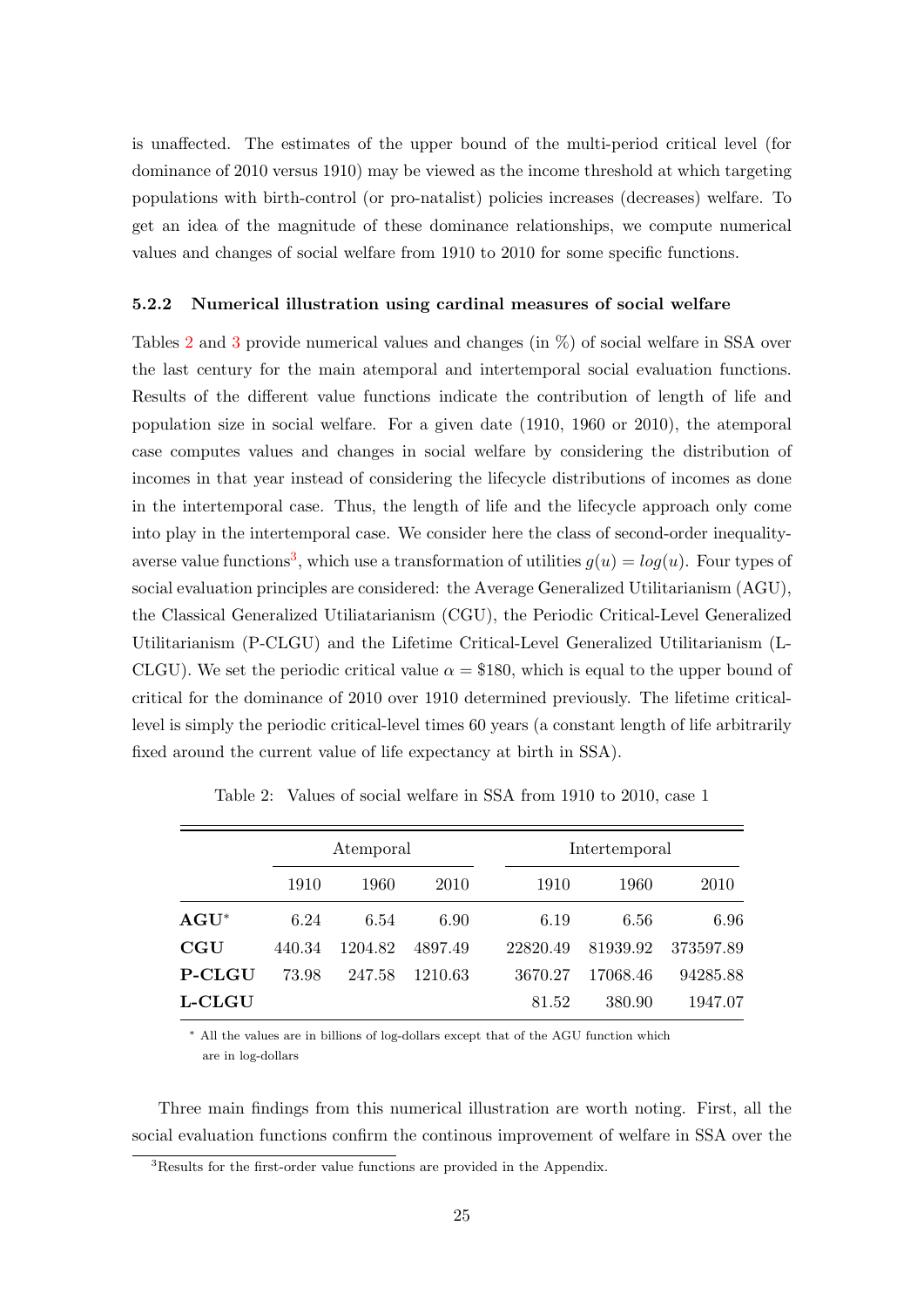period 1910–2010 as shown by the ordinal rankings presented previously. Second, the magnitudes of increase in social welfare are more important in the intertemporal case, highlighting the positive contribution of increased longevity in social welfare. Finally, the per capita approach, as illustrated by the AGU principle, concludes that social welfare has not significatively increased between 1910 and 2010 (only +12% over a century) compared to the other methods which show an important increase in social welfare (more than tenfold between 1910 and 2010). Whereas the per capita income-based approach reveals a limited improvement in social welfare in SSA between 1910 and 2010 due to the rise of inequality and an explosive population growth, the CGU and the CLGU principles show an increase in social welfare given the positive contribution of population growth and increased longevity. Note also that the P-CLGU and the L-CLGU approches lead to the same results in terms of relative improvement in social welfare. To confirm the contributions of population growth and increased longevity in welfare assessment, we cover next the impacts of changes in population size and life expectancy on the evolution of social welfare in SSA from 1910 to 2010 by simulating some hypothetical demographic patterns using the multi-period critical level approach.

<span id="page-26-0"></span>

|               |       | Atemporal |                               | Intertemporal                 |       |        |  |  |
|---------------|-------|-----------|-------------------------------|-------------------------------|-------|--------|--|--|
|               |       |           | 1910-1960 1960-2010 1910-2010 | 1910-1960 1960-2010 1910-2010 |       |        |  |  |
| AGU           | $5\%$ | $6\%$     | 11\%                          | $6\%$                         | $6\%$ | 12%    |  |  |
| CGU           | 174%  | 306\%     | 1012\%                        | 259%                          | 356%  | 1537%  |  |  |
| <b>P-CLGU</b> | 235\% | 389%      | 1536%                         | 365%                          | 452%  | 2469%  |  |  |
| <b>L-CLGU</b> |       |           |                               | 367%                          | 411\% | 2288\% |  |  |

Table 3: Changes in social welfare in SSA from 1910 to 2010, case 1

#### 5.2.3 Effects of population size and life expectancy on social welfare

In order to isolate the net effect of changes in population size and life expectancy on social welfare, we consider some hypothetical scenarios and simulate the resulting social rankings in the case of SSA. The two main scenarios considered are: 1) the population remains constant while life expectancy and incomes vary as observed from 1910 to 2010 and 2) life expectancy remains constant while population size and incomes vary as observed from 1910 to 2010.

Figure [11](#page-27-0) indicates that if the population had not expanded over this time frame (scenario 1), 2010 would dominate 1910 for all values of  $\alpha$ . This result is consistent with a social ranking based solely on per capita income since critical-level utilitarianism is equivalent to average utilitarianism in this scenario. This implies that, in the present case,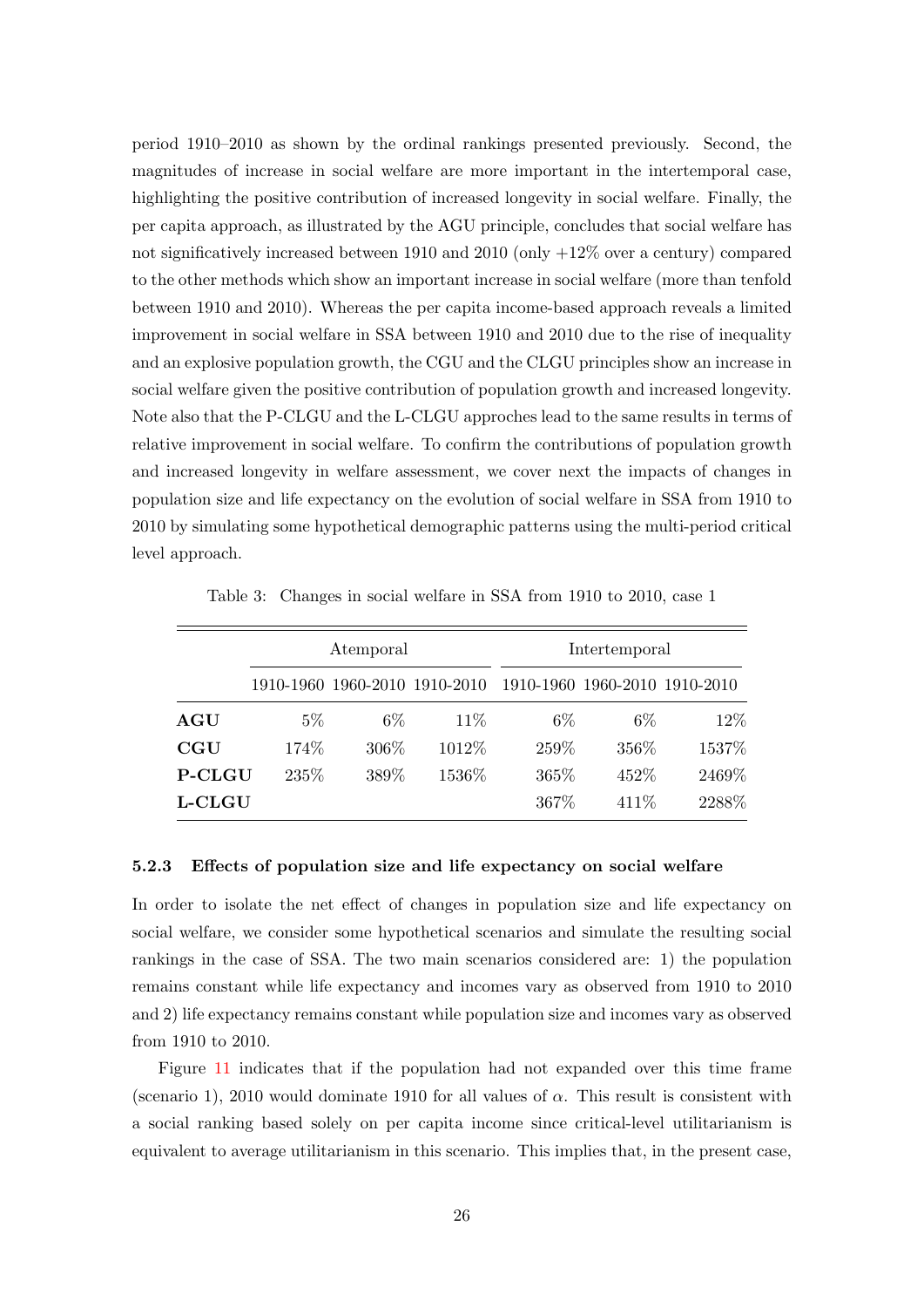<span id="page-27-0"></span>

Figure 11: Multi-period CLGU Dominance of 2010 versus 1910 for SSA with constant population size (1910)

the demographic growth observed in SSA between 1910 and 2010 appears to have worsened the social welfare of the region if we use a critical-level value greater than \$180. This corroborates recent findings that population growth and economic development appear to be negatively related in poor countries [\(Weil and Wilde,](#page-36-11) [2009\)](#page-36-11).

<span id="page-27-1"></span>

Figure 12: Multi-period CLGU dominance of 2010 versus 1910 for SSA with constant life expectancy 1910

Figure [12](#page-27-1) shows that the social ranking results would have been the same even if life expectancies had not increased between 1910 and 2010 (scenario 2). This suggests that the effect of changes in population size largely dominates that of life expectancy according to the critical-level approach. Recall that the multi-period critical-level utilitarian function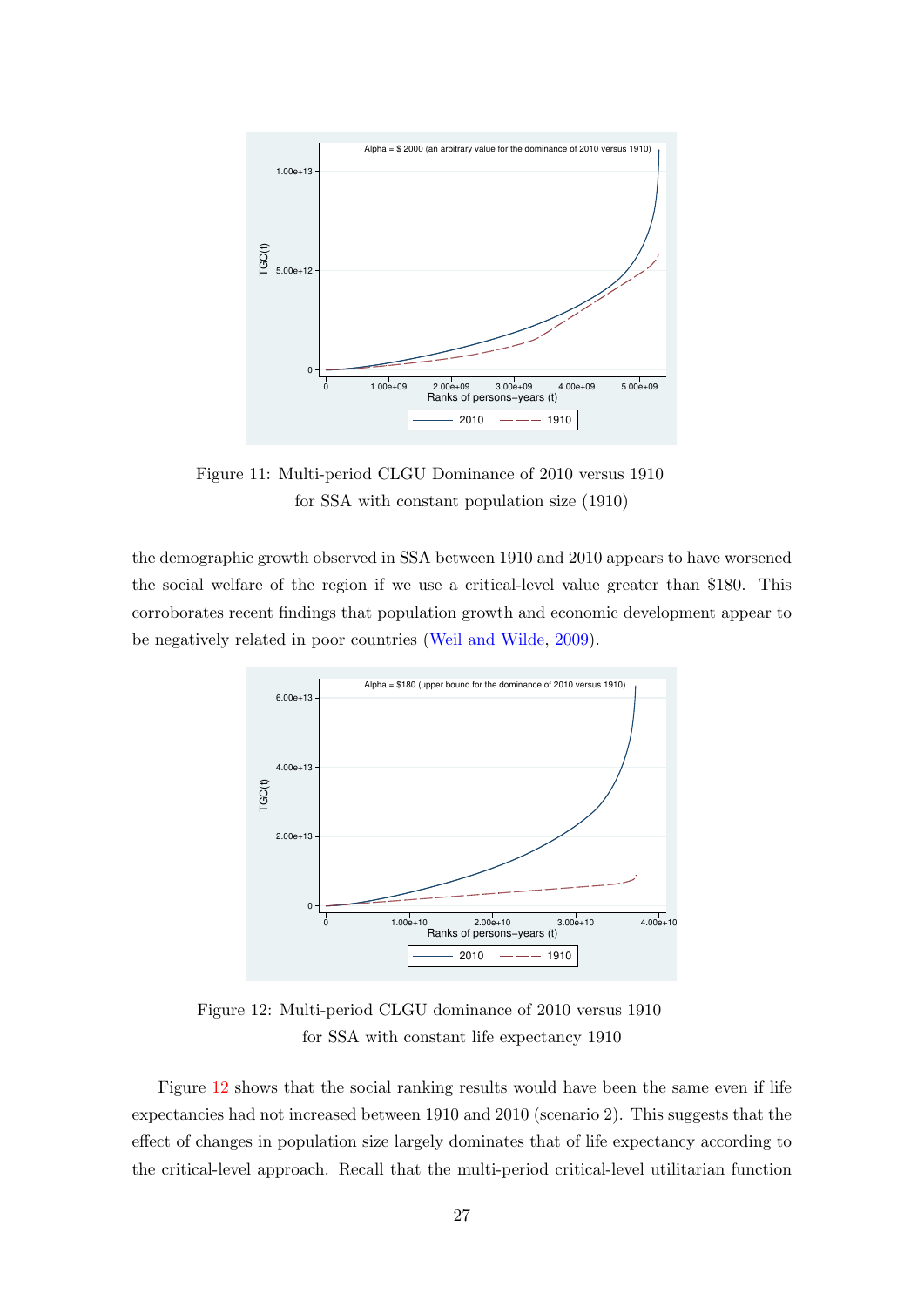exhibits some degree of substitutability between population size and life expectancy. In this context, it appears as though the effect of life expectancy on social welfare is not significant due to the exponential increase of population size observed during the same period. This result to some extent clarifies recent findings by [Cervellati and Sunde](#page-34-12) [\(2009\)](#page-34-12), suggesting that life expectancy does not have a clear impact on economic development until the onset of the demographic transition, but this effect is positive afterwards.

# <span id="page-28-0"></span>6 Conclusion

In a context of demographic change, public policies are often evaluated by comparing social states of the World in which population size and longevity differ. This requires social evaluation principles to be set in an intertemporal framework that allows for tradeoffs between standards of living, longevity and population size. Using the intertemporal social evaluation functions developed in the literature [\(Blackorby et al.,](#page-34-13) [1995;](#page-34-13) [Duclos](#page-35-3) [and Housseini,](#page-35-3) [2013\)](#page-35-3), this paper establishes a dominance criterion for welfare comparisons when populations differ in size and longevity and test it using historical data on population size, longevity and income distributions. More precisely, we build on dominance criteria for timeless social evaluation principles [\(Kakwani,](#page-35-1) [1984;](#page-35-1) [Shorrocks,](#page-36-1) [1983;](#page-36-1) [Trannoy and](#page-36-2) [Weymark,](#page-36-2) [2009\)](#page-36-2) and establish multi-period critical-level utilitarian dominance, defined by setting up a temporal version of the generalized concentration curve. We ultimately use this dominance criterion, as well as other intertemporal social evaluation principles in the literature, to assess the evolution of welfare in Sub-Saharan Africa between 1910 and 2010, jointly considering changes in and levels of life expectancy, population size and income distributions. This involves estimating the lifecycle income distribution of Sub-Saharan Africans in 1910 and 2010.

We contrast social ranking based solely on per capita income with the results using intertemporal social evaluation criteria such as the multi-period critical-level utilitarian dominance developed in the paper. Whereas the per capita income-based approach reveals a limited improvement in welfare in SSA between 1910 and 2010, the multi-period criticallevel utilitarian approach shows an increase in social welfare if and only if the critical level of annual income – at which a life can be considered as social welfare-increasing – is less than or equal to \$180, i.e. roughly half the well-known dollar-a-day poverty line. We found that, when we use a critical value of greater than \$180, the demographic growth observed in SSA between 1910 and 2010 appears to have worsened social welfare for some intertemporal critical level social welfare functions. Our estimates of the upper bound of the critical value (for the dominance of 2010 over 1910) may be viewed as the income threshold at which targeting a population for birth-control policies unambiguously increases welfare. We also found that according to the critical-level approach, the effect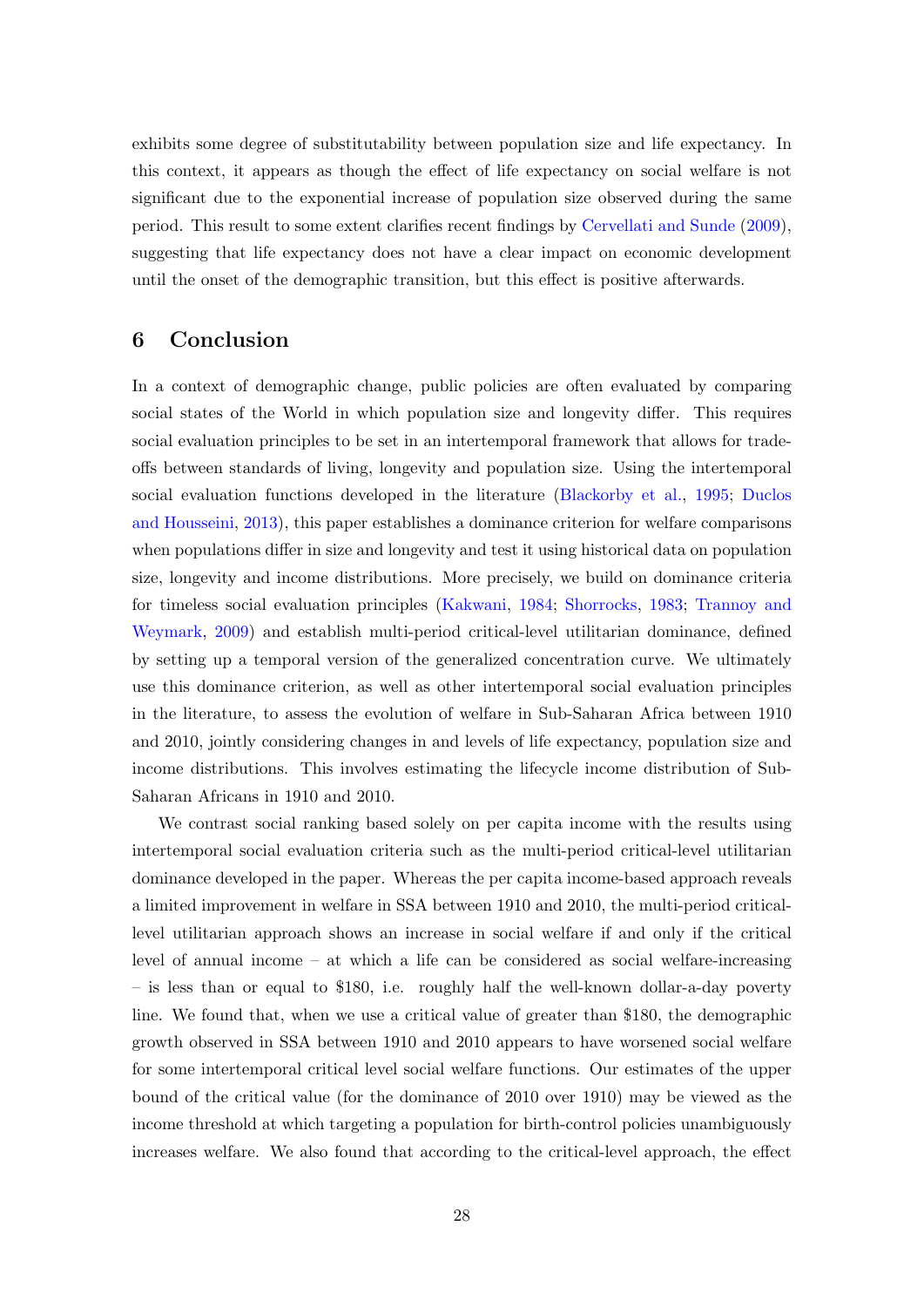of the life expectancy on social welfare in Sub-Saharan Africa is not significant given the exponential increase of population size observed during the same period. This result to some extent clarifies recent findings by [Cervellati and Sunde](#page-34-12) [\(2009\)](#page-34-12) that indicate that life expectancy does not have a clear effect on economic development until the onset of the demographic transition, while this impact is positive afterwards.

# Appendix

# A.1. Proof of Theorem 1

*Proof.* Consider  $\alpha \in \mathbb{R}$  and  $U, U' \in \mathcal{M}_u$ .

From (12),  $\widetilde{u} \succeq_{\alpha}^{TGC} \widetilde{u}' \Leftrightarrow TGC_{\widetilde{u}_{\alpha,\overline{T}(\widetilde{u},\widetilde{u}' )}} \geq TGC_{\widetilde{u}'_{\alpha,\overline{T}(\widetilde{u}',\widetilde{u}' )}}$ .

For fixed populations with the same longevity, it follows from their definitions that temporal generalized Lorenz dominance coincides with multi-period critical-level  $\alpha$  generalized concentration curve dominance for any value of  $\alpha \in \mathbb{R}$ , that is to say that in the case of populations with the same size and the same longevity,

<span id="page-29-1"></span>
$$
U \succeq_{\alpha}^{PCL} U' \Leftrightarrow \widetilde{u} \succeq_{\alpha}^{TGC} \widetilde{u}'. \tag{19}
$$

<span id="page-29-0"></span>For variable populations with different life expectancies, we use the multi-period criticallevel principle and build on the augmented temporal utility vectors to show the equivalence. If  $n \neq n'$  and/or  $T \neq T'$ , we know that  $U \sim \widetilde{u}_{\alpha, \overline{T}(\widetilde{u}, \widetilde{u}')}$  and  $U' \sim \widetilde{u'}_{\alpha, \overline{T}(\widetilde{u'}, \widetilde{u})}$ . Thus,

$$
U \succeq_{\alpha}^{PCL} U' \Leftrightarrow \widetilde{u}_{\alpha, \overline{T}(\widetilde{u}, \widetilde{u}')} \succeq_{\alpha}^{PCL} \widetilde{u}'_{\alpha, \overline{T}(\widetilde{u}', \widetilde{u})}. \tag{20}
$$

<span id="page-29-2"></span>Since  $\widetilde{u}_{\alpha,\overline{T}(\widetilde{u},\widetilde{u}')}$  and  $u'_{\alpha,\overline{T}(\widetilde{u}',\widetilde{u})}$  are vectors of the same dimension, it follows from the reasoning leading to [\(19\)](#page-29-0) that:

$$
\widetilde{u}_{\alpha,\overline{T}(\widetilde{u},\widetilde{u}')} \succeq_{\alpha}^{PCL} \widetilde{u'}_{\alpha,\overline{T}(\widetilde{u'},\widetilde{u})} \Leftrightarrow \widetilde{u}_{\alpha,\overline{T}(\widetilde{u},\widetilde{u}')} \succeq_{\alpha}^{TGC} \widetilde{u'}_{\alpha,\overline{T}(\widetilde{u'},\widetilde{u})}.
$$
\n(21)

Thus, [\(12\)](#page-13-0), [\(20\)](#page-29-1) and [\(21\)](#page-29-2) imply that  $U \succeq_{\alpha}^{PCL} U' \Leftrightarrow \tilde{u} \succeq_{\alpha}^{TGC} \tilde{u}'.$  $\Box$ 

## A.2. Proof of Corollary 1

*Proof.* It follows trivially from the definition of  $\geq \lfloor \alpha, \overline{\alpha} \rfloor$  that [1](#page-16-1) implies [2.](#page-16-2) We can now see that [2](#page-16-2) implies [1.](#page-16-1)

Consider any  $\alpha \in [\alpha, \overline{\alpha}]$ , and  $U, U' \in \mathcal{M}_u$ . Thus, the utility vectors of their corresponding  $\alpha$  one-person equivalent population (OPEP) are given by  $\tilde{U} \in \mathbb{R}^{\overline{T}}$  and  $\tilde{U}' \in \mathbb{R}^{\overline{T'}}$ . Similar to the proof of proposition 3 by [Trannoy and Weymark](#page-36-2) [\(2009\)](#page-36-2), there are two cases to consider: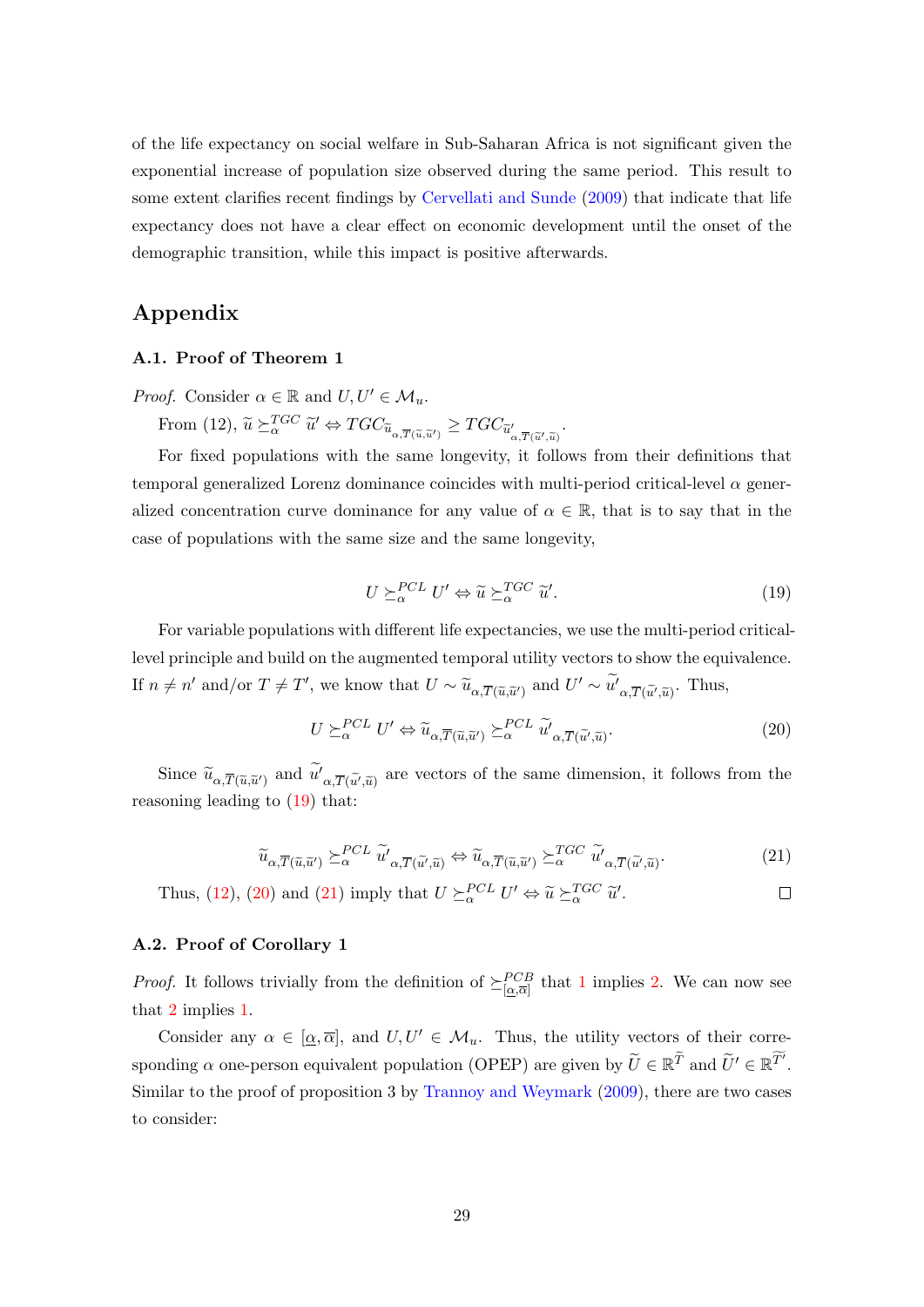Case 1:  $T \geq T'$ , we have:

$$
U \succeq_{\overline{\alpha}}^{PCL} U' \Leftrightarrow W_{\overline{\alpha},g}^{PCL}(U) \ge W_{\overline{\alpha},g}^{PCL}(U') \tag{22}
$$

$$
\Leftrightarrow \quad W_{\overline{\alpha},g}^{PCL}(\widetilde{U}) \ge W_{\overline{\alpha},g}^{PCL}(\widetilde{U}')
$$
\n
$$
\widetilde{\tau}
$$
\n
$$
\widetilde{\tau}
$$
\n(23)

$$
\Leftrightarrow \sum_{t=1}^{\widetilde{T}} [g(\widetilde{u}_t) - g(\overline{\alpha})] \ge \sum_{t=1}^{\widetilde{T}'} [g(\widetilde{u}'_t) - g(\overline{\alpha})]
$$
(24)

$$
\Leftrightarrow \sum_{t=1}^{\widetilde{T}} g(\widetilde{u}_t) \ge \sum_{t=1}^{\widetilde{T}'} g(\widetilde{u}'_t) + (\widetilde{T} - \widetilde{T}')g(\overline{\alpha}) \tag{25}
$$

Because  $(\tilde{T}-\tilde{T}')\geq0, \alpha\leq\overline{\alpha}$ , and the function g is increasing, it follows that:

$$
\sum_{t=1}^{\widetilde{T}} g(\widetilde{u}_t) \ge \sum_{t=1}^{\widetilde{T}'} g(\widetilde{u}'_t) + (\widetilde{T} - \widetilde{T}')g(\alpha) \tag{26}
$$

or equivalently,

$$
\sum_{t=1}^{\widetilde{T}} [g(\widetilde{u}_t) - g(\alpha)] \ge \sum_{t=1}^{\widetilde{T}'} [g(\widetilde{u}'_t) - g(\alpha)] \Leftrightarrow U \succeq_{\alpha}^{PCL} U'
$$
\n(27)

Case [2](#page-16-2):  $\widetilde{T}' > \widetilde{T}$ , then 2 implies that:

$$
U \succeq_{\underline{\alpha}}^{PCL} U' \Leftrightarrow W_{\underline{\alpha},g}^{PCL}(U) \ge W_{\underline{\alpha},g}^{PCL}(U')
$$
\n(28)

$$
\Leftrightarrow \quad W_{\underline{\alpha},g}^{PCL}(\widetilde{U}) \ge W_{\underline{\alpha},g}^{PCL}(\widetilde{U}')
$$
\n
$$
\widetilde{\Xi} \tag{29}
$$

$$
\Leftrightarrow \sum_{t=1}^{\widetilde{T}} [g(\widetilde{u}_t) - g(\underline{\alpha})] \ge \sum_{t=1}^{\widetilde{T}'} [g(\widetilde{u}'_t) - g(\underline{\alpha})]
$$
(30)

$$
\Leftrightarrow \sum_{t=1}^{\widetilde{T}} g(\widetilde{u}_t) + (\widetilde{T}' - \widetilde{T})g(\underline{\alpha}) \ge \sum_{t=1}^{\widetilde{T}'} g(\widetilde{u}'_t)
$$
\n(31)

Since  $(\tilde{T'} - \tilde{T}) > 0$ ,  $\alpha \geq \underline{\alpha}$ , and the function g is increasing, it follows that:

$$
\sum_{t=1}^{\widetilde{T}} g(\widetilde{u}_t) + (\widetilde{T}' - \widetilde{T})g(\alpha) \ge \sum_{t=1}^{\widetilde{T}'} g(\widetilde{u}'_t)
$$
\n(32)

or equivalently,

$$
\sum_{t=1}^{\widetilde{T}} [g(\widetilde{u}_t) - g(\alpha)] \ge \sum_{t=1}^{\widetilde{T}'} [g(\widetilde{u}'_t) - g(\alpha)] \Leftrightarrow U \succeq_{\alpha}^{PCL} U'
$$
\n(33)

Thus, in both cases, for any  $\alpha \in [\underline{\alpha}, \overline{\alpha}]$ , we have shown that:

$$
U \succeq_{[\underline{\alpha},\overline{\alpha}]}^{PCB} U' \Rightarrow U \succeq_{\alpha}^{PCL} U'. \text{ That is, } 2 \Rightarrow 1.
$$

Finally, the equivalence of [3](#page-16-3) with both [1](#page-16-1) and [2](#page-16-2) follows directly from theorem [1.](#page-14-0)  $\Box$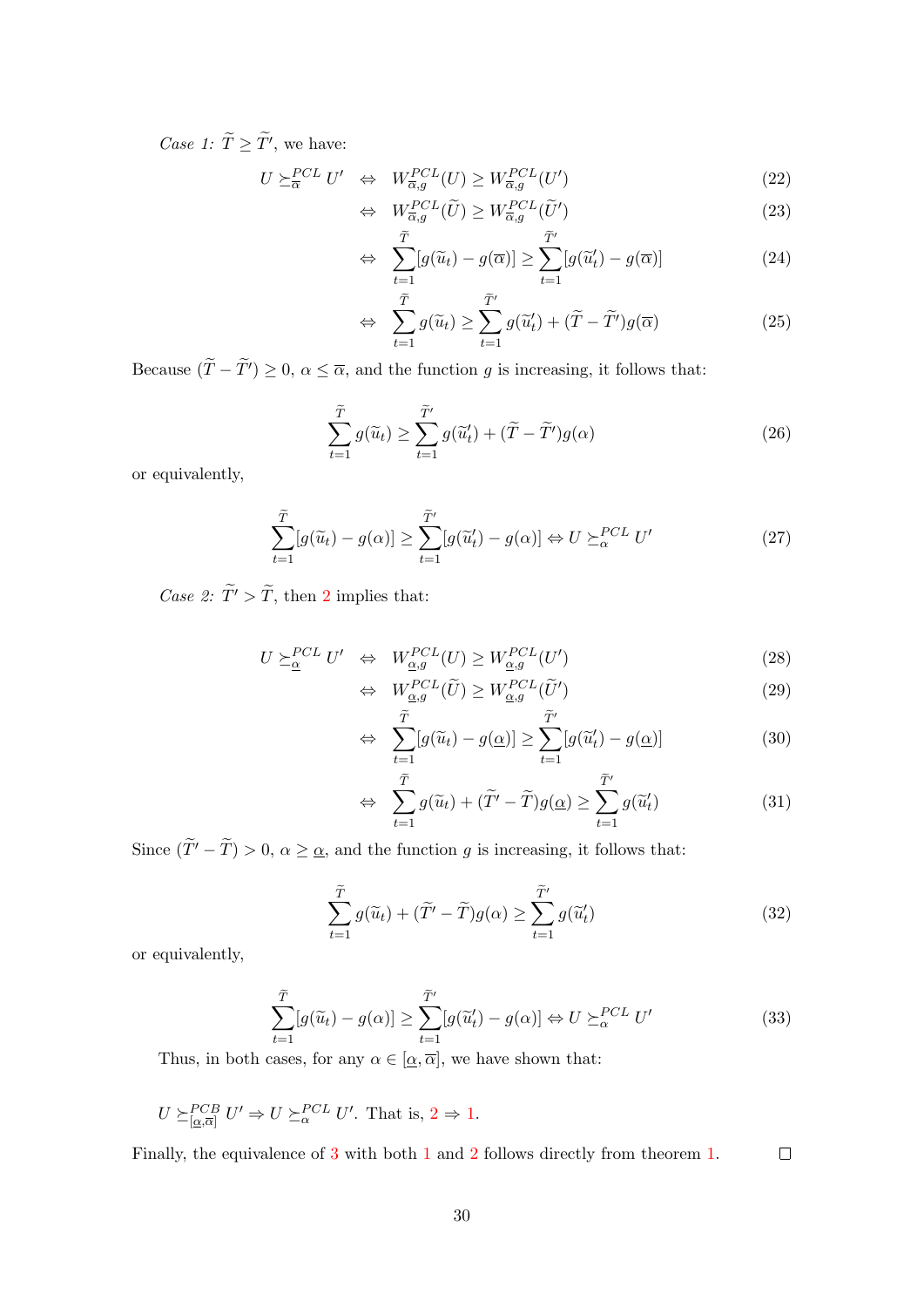# <span id="page-31-0"></span>A.3. Atemporal social ranking in SSA over the last century



<span id="page-31-1"></span>Figure 13: Lorenz curves of income distributions in SSA over the last century



<span id="page-31-2"></span>Figure 14: Generalized Lorenz curves of income distributions in SSA over the last century



Figure 15: Critical-level concentration curves of income distributions in SSA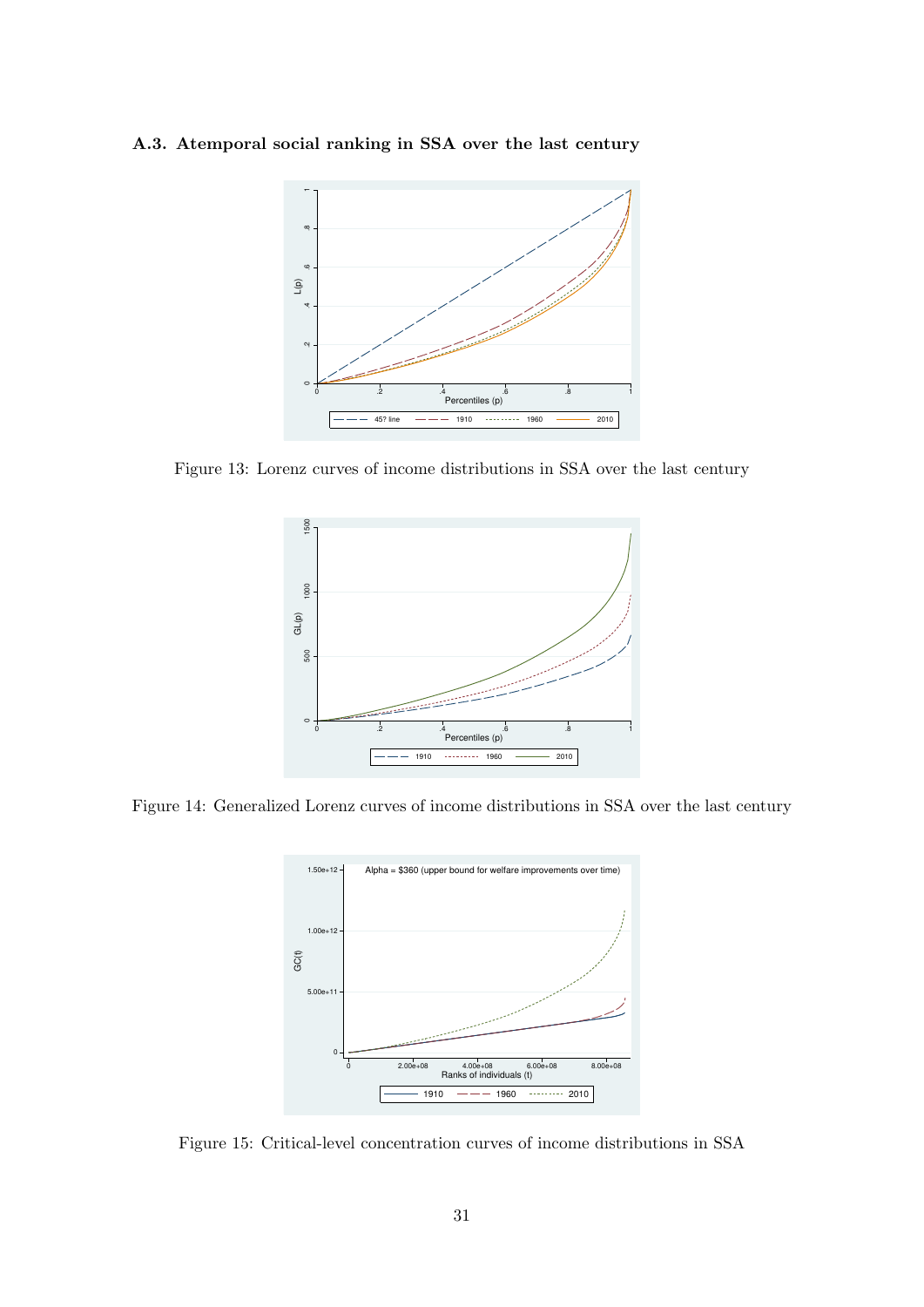# <span id="page-32-0"></span>A.4. Intertemporal social ranking in SSA over the last century



<span id="page-32-1"></span>Figure 16: Intertemporal Generalized Lorenz dominance of 2010 versus 1910 for SSA



Figure 17: Multi-period CLGU Dominance of 2010 versus 1910 for SSA with  $\alpha$  equal to zero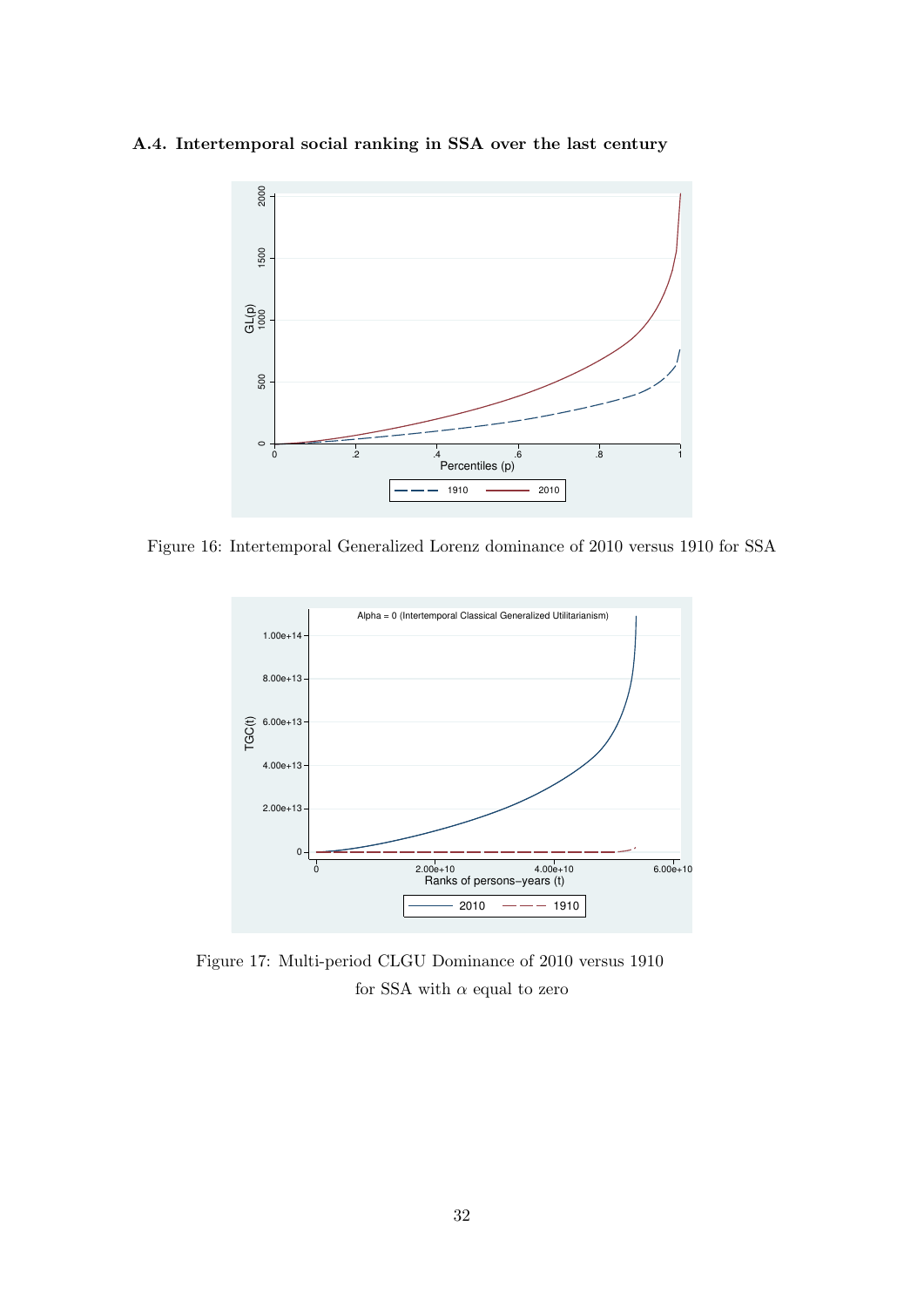# A.5. Numerical values and changes of social welfare in SSA using social evaluation functions with  $g(u) = u$

|                          |        | Atemporal |         |         | Intertemporal |           |
|--------------------------|--------|-----------|---------|---------|---------------|-----------|
|                          | 1910   | 1960      | 2010    | 1910    | 1960          | 2010      |
| $\mathbf{A}\mathbf{U}^*$ | 673.91 | 994.43    | 1480.55 | 775.96  | 1316.97       | 2053.81   |
| CU                       | 47.54  | 183.31    | 1051.15 | 2902.03 | 16920.05      | 108914.99 |
| <b>P-CLU</b>             | 34.84  | 150.13    | 923.35  | 2238.24 | 14671.45      | 99233.39  |
| <b>L-CLU</b>             |        |           |         | 1986.19 | 14493.29      | 99644.79  |

Table 4: Values of social welfare in SSA from 1910 to 2010, case 2

<sup>∗</sup> All the values are in billions of dollars except that of the AU function which are in dollars

Table 5: Changes in social welfare in SSA from 1910 to 2010, case 2

|                        |       | Atemporal |                               | Intertemporal                 |       |       |  |  |
|------------------------|-------|-----------|-------------------------------|-------------------------------|-------|-------|--|--|
|                        |       |           | 1910-1960 1960-2010 1910-2010 | 1910-1960 1960-2010 1910-2010 |       |       |  |  |
| ${\bf AU}$             | 48\%  | 49%       | 120%                          | 70%                           | 56\%  | 165%  |  |  |
| $\mathbf{C}\mathbf{U}$ | 286\% | 473%      | 2111\%                        | 483%                          | 544\% | 3653% |  |  |
| <b>P-CLU</b>           | 331\% | 515\%     | 2550\%                        | 555%                          | 576%  | 4334% |  |  |
| L-CLU                  |       |           |                               | 630%                          | 588%  | 4917% |  |  |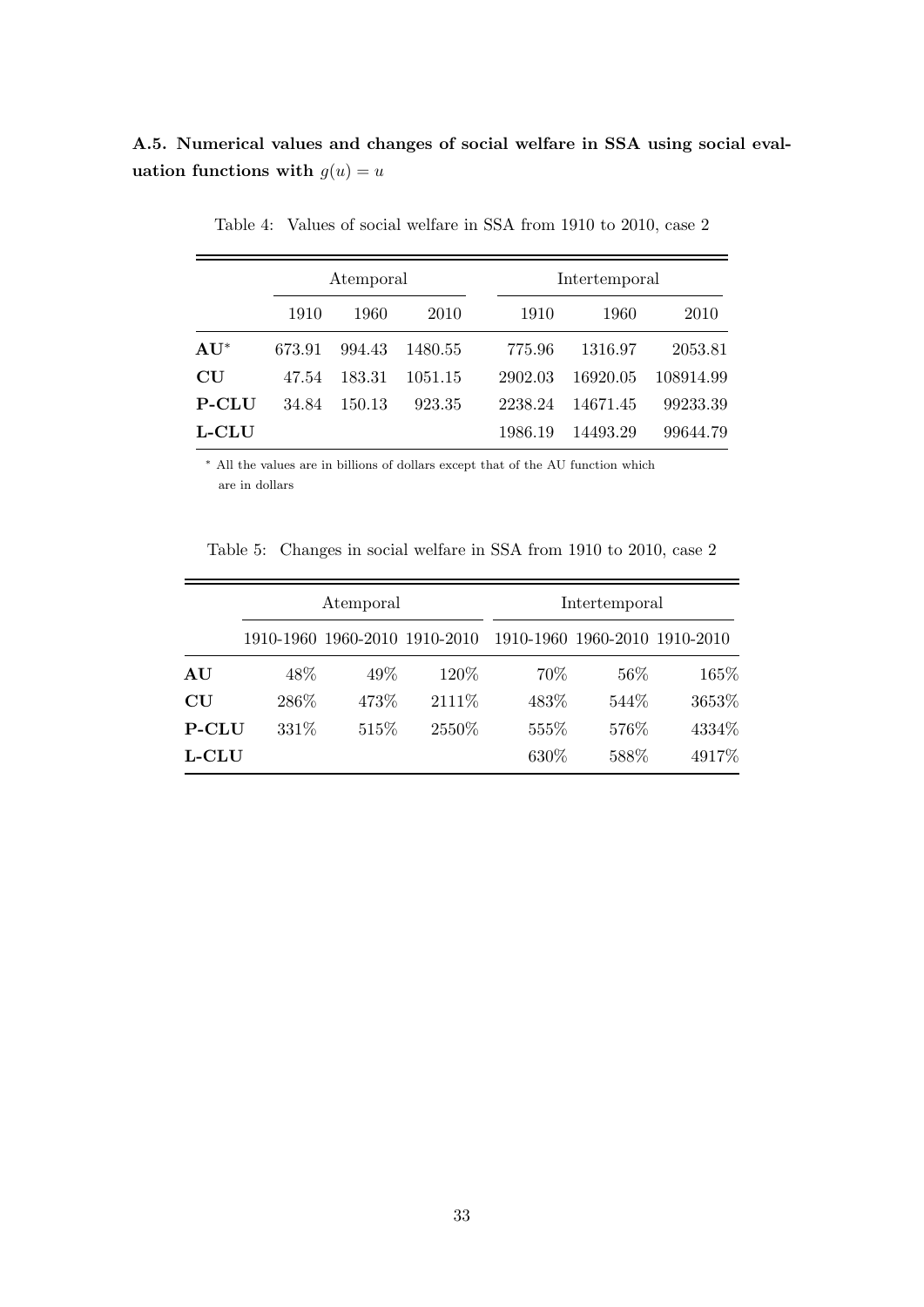# References

- <span id="page-34-11"></span>Araar, A. and J.-Y. Duclos (2007): "DASP: Distributive Analysis Stata Package," PEP, World Bank, UNDP and Université Laval.
- <span id="page-34-0"></span>Atkinson, A. (1970): "On the Measurement of Inequality," Journal of Economic Theory, 2, 244–63.
- <span id="page-34-13"></span>BLACKORBY, C., W. BOSSERT, AND D. DONALDSON (1995): "Intertemporal Population Ethics: Critical-Level Utilitarian Principles," Econometrica, 63, 1303–20.
- <span id="page-34-5"></span>——— (1996a): "Intertemporally Consistent Population Ethics: Classical Utilitarian Principles," in Social Choice Re-examined, ed. by K. Arrow, A. Sen, and K. Suzumura, New york: Palgrave MacMillan, vol. 2, 137–162.
- <span id="page-34-6"></span> $-$  (1996b): "Quasi Ordering and Population Ethics," Social Choice and Welfare, 13, 129–150.
- <span id="page-34-1"></span> $-(2005)$ : Population Issues in Social Choice Theory, Welfare Economics, and Ethics, Cambridge University Press.
- <span id="page-34-2"></span>BLACKORBY, C. AND D. DONALDSON (1984): "Social Criteria for Evaluating Population Change," Journal of Public Economics, 25, 13–33.
- <span id="page-34-3"></span>Bossert, W., S. R. Chakravarty, and C. d'Ambrosio (2010): "Poverty and Time," Working Papers wp2010-74, World Institute for Development Economic Research (UNU-WIDER).
- <span id="page-34-10"></span>Bourguignon, F. and C. Morrisson (2002): "Inequality among World Citizens: 1820- 1992," American Economic Review, 92, 727–44.
- <span id="page-34-7"></span>BROOME, J. (1992): "The Value of Living," Recherches Economiques de Louvain, 58, 125–142.
- <span id="page-34-8"></span> $-$  (2004): *Weighing Lives*, Oxford University Press.
- <span id="page-34-9"></span> $-(2007)$ : "Replies," *Economics and Philosophy*, 23, 115–124.
- <span id="page-34-4"></span>Calvo, C. and S. Dercon (2009): "Chronic Poverty and All That: The Measurement of Poverty Over Time," in Poverty Dynamics: Interdisciplineary Perspectives, ed. by T. Addison, D. Hulme, and R. Kanbur, Oxford University Press, 29–58.
- <span id="page-34-12"></span>CERVELLATI, M. AND U. SUNDE (2009): "Life Expectancy and Economic Growth: The Role of the Demographic Transition," IZA Discussion Paper.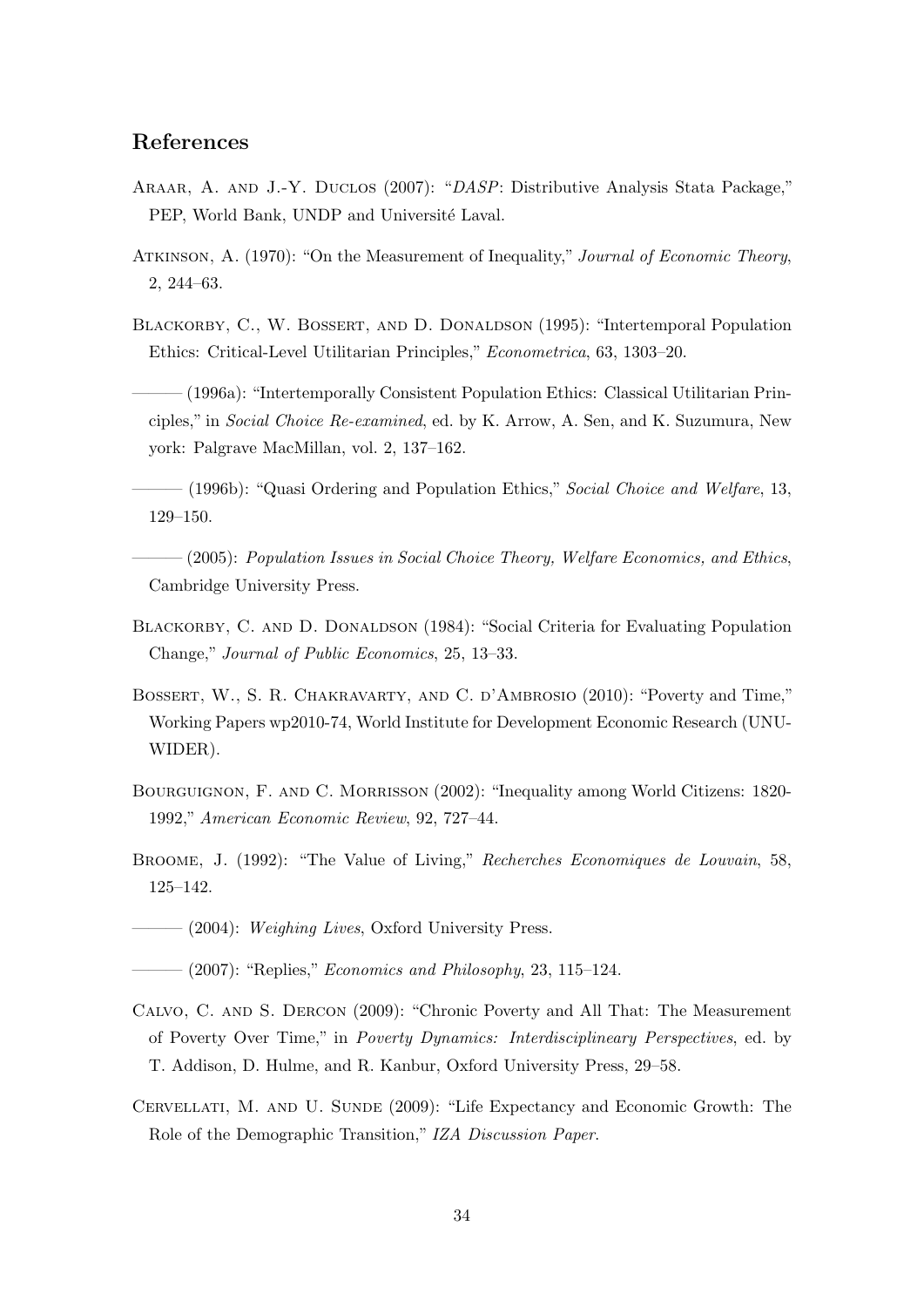- <span id="page-35-5"></span>CHAKRAVARTY, S., B. DUTTA, AND J. WEYMARK (1985): "Ethical Indices of Income Mobility," Social Choice and Welfare, 2, 1–21.
- <span id="page-35-4"></span>COCKBURN, J., J.-Y. DUCLOS, AND A. ZABSONRÉ (2012): "Is the value of humanity increasing? A critical-level enquiry," Working Paper 52, FERDI.
- <span id="page-35-9"></span>Deaton, A. and C. Paxton (1994): "Intertemporal Choice and Inequality," The Journal of Political Economy, 102, 437–467.
- <span id="page-35-3"></span>DUCLOS, J.-Y. AND B. HOUSSEINI (2013): "Life quantity, life quality and longevity: an intertemporal social evaluation framework," Working Paper 13-15, CIRPEE.
- <span id="page-35-2"></span>DUCLOS, J.-Y. AND A. ZABSONRÉ (2010): "Testing for Welfare Comparisons when Populations Differ in Size," Working Paper 10-39, CIRPEE.
- <span id="page-35-6"></span>Foster, J. E. (2009): "A Class of Chronic Poverty Measures," in Poverty Dynamics: Interdisciplineary Perspectives, ed. by T. Addison, D. Hulme, and R. Kanbur, Oxford University Press, 29–58.
- <span id="page-35-10"></span>FRIEDMAN, M. (1957): A Theory of the Consumption Function, Princeton University Press.
- <span id="page-35-11"></span>HECKMAN, J. J., L. J. LOCHNER, AND P. E. TODD (2003): "Fifty Years of Mincer Earnings Regressions," NBER Working Papers 9732, National Bureau of Economic Research, Inc.
- <span id="page-35-7"></span>HOY, M., B. SCOTT, AND B. ZHENG (2010): "Empirical Issues in Lifetime Poverty Measurement," Working Papers wp2010-73, World Institute for Development Economic Research (UNU-WIDER).
- <span id="page-35-1"></span>Kakwani, N. (1984): "Welfare ranking of income distributions," in Advances in Econometrics, ed. by R. L. Basmann and J. G. F. Rhodes, Greenwich: JAI, Press, vol. 3, 191–213.
- <span id="page-35-0"></span>Kolm, S.-C. (1969): "The Optimal Production of Justice," in Public Economics, ed. by J. Margolis and S. Guitton, London: MacMillan.
- <span id="page-35-12"></span>Lemieux, T. (2006): "The Mincer Equation Thirty Years after Schooling, Experience, and Earnings,"in Jacob Mincer, A Pioneer of Modern Labor Economics, ed. by S. Grossbard-Shechtman, Springer Verlag, chap. 11.
- <span id="page-35-8"></span>MAASOUMI, E. AND S. ZANDVAKILI (1986): "A Class of Generalized Measures of Mobility with Applications," *Economics Letters*, 22, 97–102.